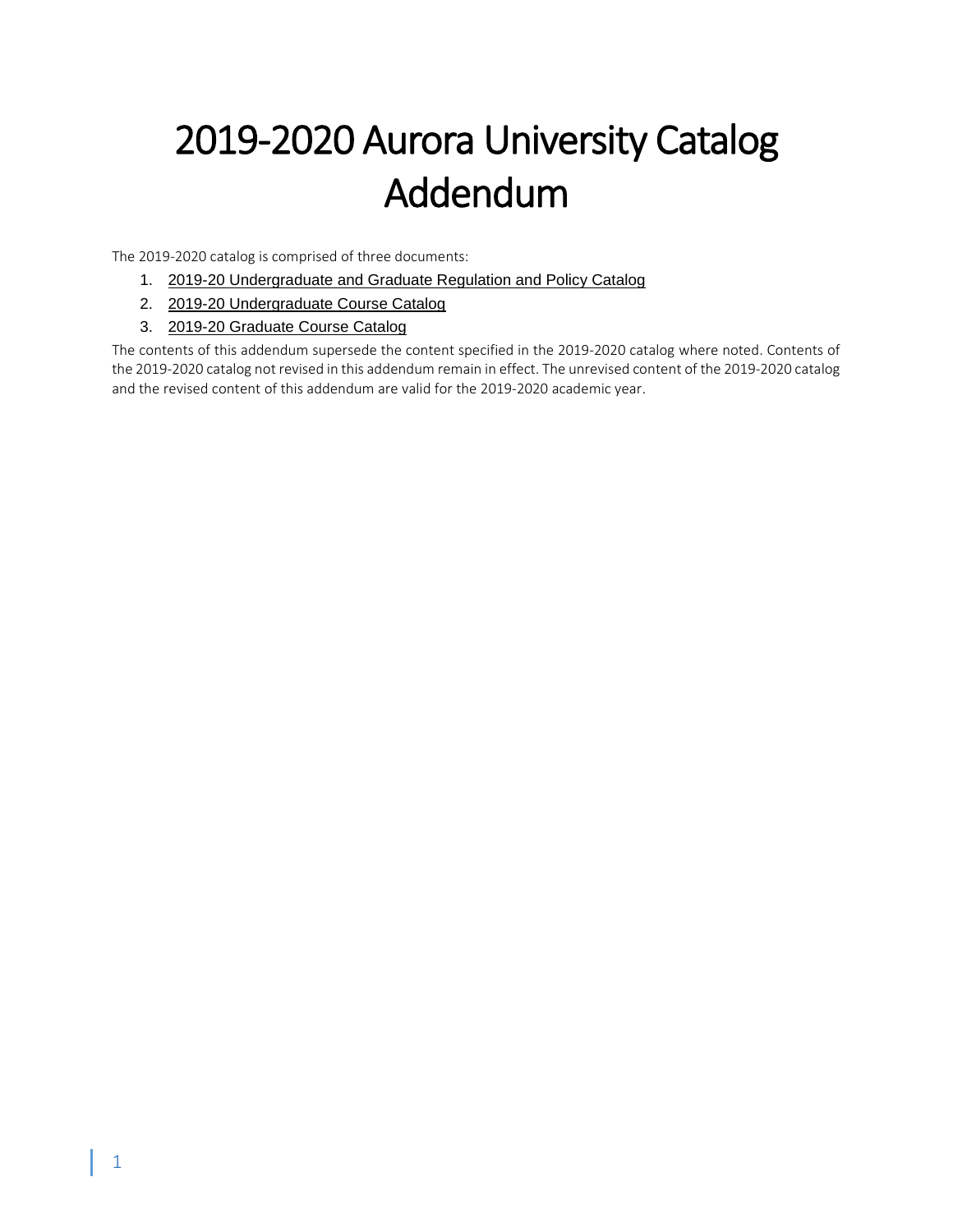# Table of Contents

| Undergraduate Course Catalog (Programs and Course Descriptions)  4   |  |
|----------------------------------------------------------------------|--|
|                                                                      |  |
|                                                                      |  |
|                                                                      |  |
|                                                                      |  |
|                                                                      |  |
| $\text{Marketing}.\textcolor{red}{\text{max}3} \text{--} \text{max}$ |  |
|                                                                      |  |
|                                                                      |  |
|                                                                      |  |
|                                                                      |  |
|                                                                      |  |
|                                                                      |  |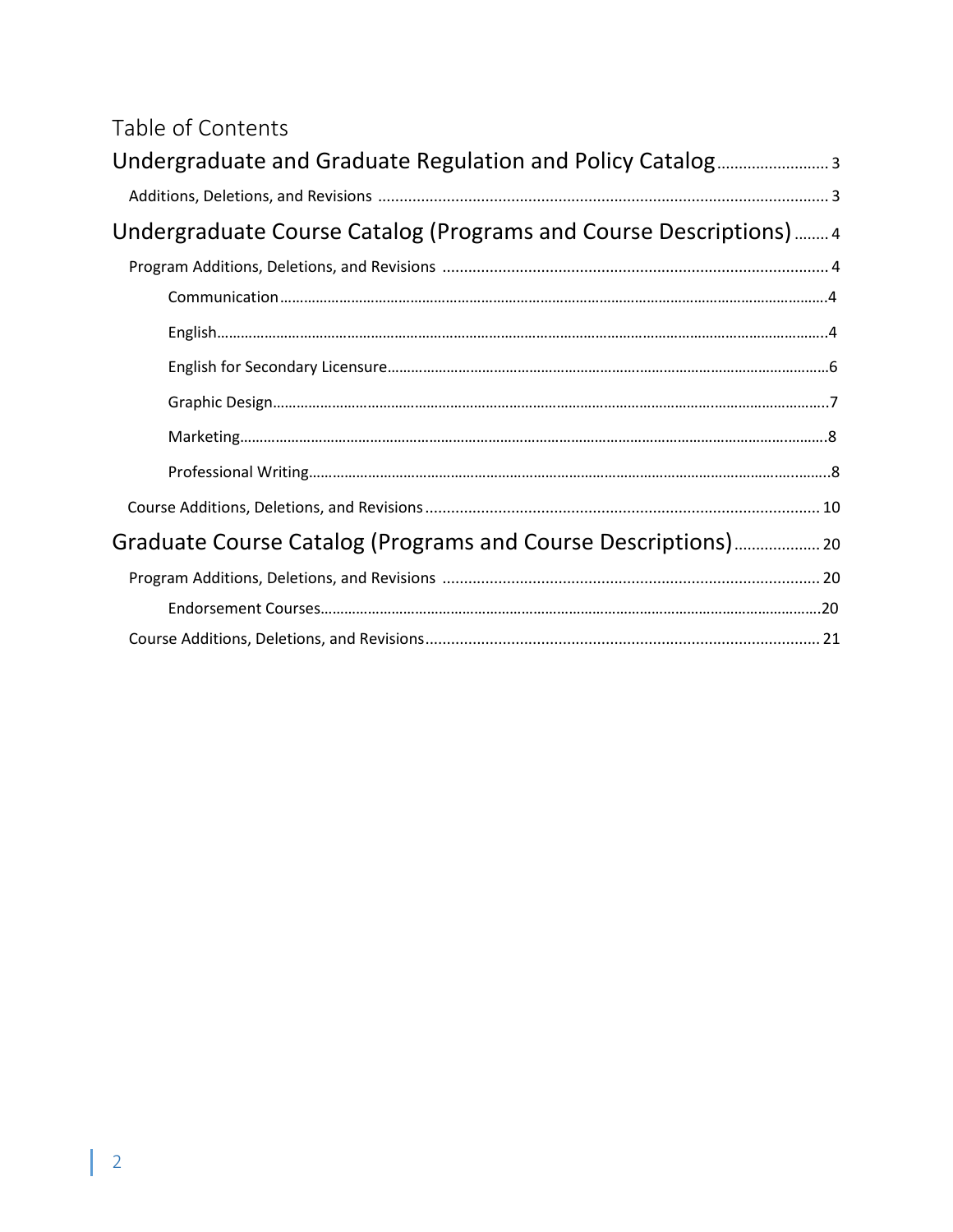# **Aurora University Regulations and Policies 2019-2020**

*Page numbers are those of the 2019-2020 Catalog- Regulations and Policies*

# **Additions, Deletions, and Revisions**

P. 18 Revised in section "Undergraduate Minors"

Students pursuing bachelor's degrees at Aurora University have the opportunity to explore areas of learning outside of or supportive of their major fields by completing a minor. A minor is not required for graduation, but is strongly encouraged. At least 25% of the credits applied to a minor must be taken at Aurora University. All coursework presented for a minor must bear grades of "C" or better, and only one course taken on the CR/NCR (pass/fail) grading system may be applied.

P. 44 Added to Section "Courses Approved for General Education Distribution Credit

Catalog 2019-2020"; subsection "Creative & Artistic Expression"

# Exercise Science

PED/THE3025 Enhancing Cultural Awareness through Dance

P. 44 Revised Course Number in Section "Courses Approved for General Education Distribution Credit

Catalog 2019–2020"; subsection "Creative & Artistic Expression"

# Music

MUS1810 Special Topics in Music (4 credit hours)

P. 44 Added to Section "**Courses** Approved for General Education Distribution Credit

Catalog 2019-2020"; subsection "Creative & Artistic Expression"

### Theatre

THE2630 Latinx Theatre

P. 46 Added to Section "Courses Approved for General Education Distribution Credit

Catalog 2019–2020"; subsection "Cultures & Civilizations"

# Art

ART/PHL2700 Art and Philosophy

P. 46 Revised Course Number in Section "Courses Approved for General Education Distribution Credit Catalog 2019–2020"; subsection "Cultures & Civilizations"

# Black Studies

BST2010 Introduction to Black Studies

#### P. 92 Revised Section "C. Minors #3"

At least 25% of the credits applied to a minor must be earned at AU.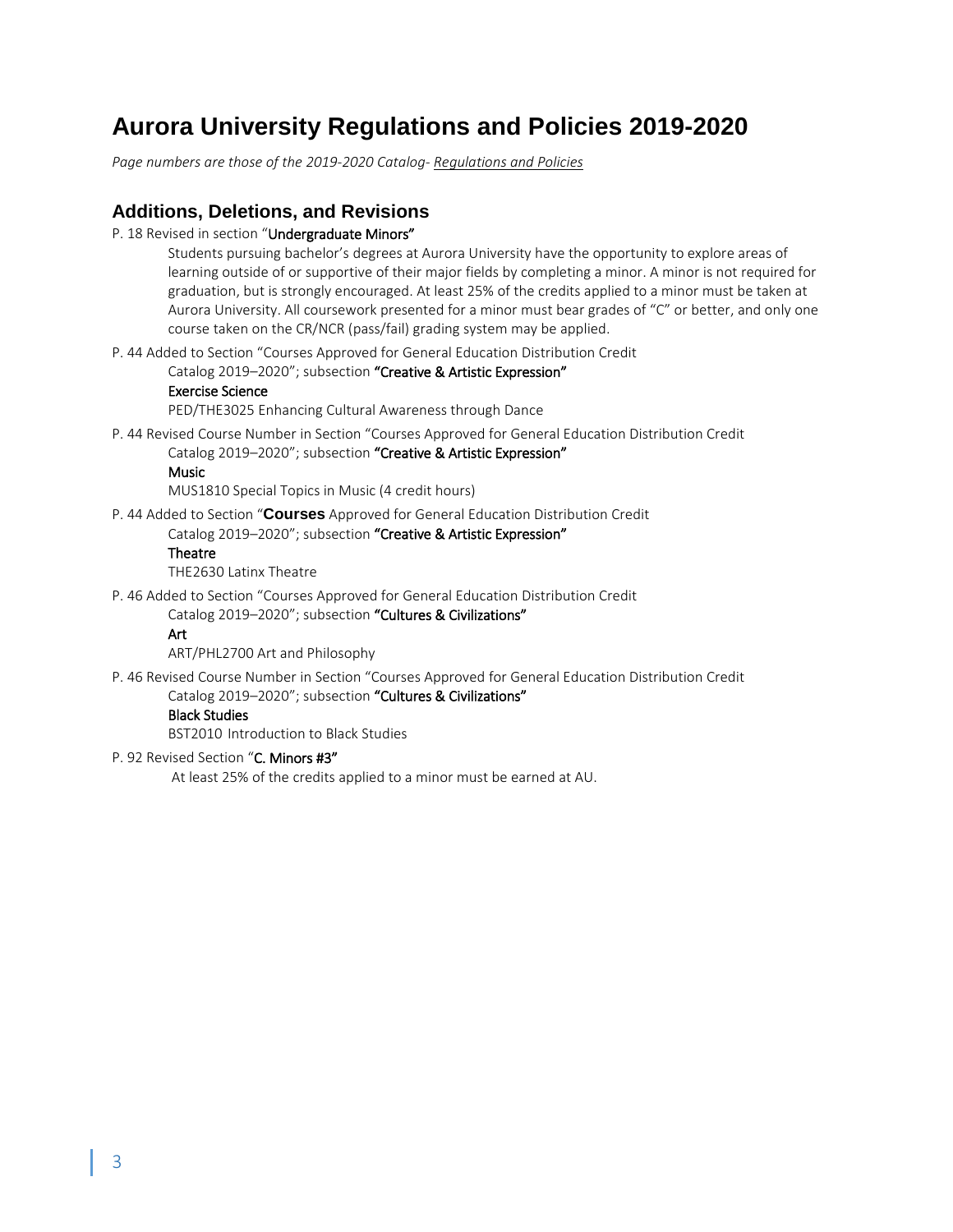# **Undergraduate Programs and Course Descriptions 2019-2020**

*Page numbers are those of the 2019-2020 Catalog- Undergraduate Programs and Course Descriptions*

# Program Additions, Deletions, and Revisions

P. 17 Revised program:

Communication

### Bachelor of Arts

The abilities to communicate effectively in speaking and writing are among the top skills employers seek when hiring college graduates. The Communication major is designed to prepare students for careers in a wide variety of professional fields in the private, government, and non-profit sectors. Communication graduates work in areas of leadership, human resources, public relations, education, media, journalism, and politics, among many others. Students will identify and develop their passions and strengths as they participate in engaging courses and complete challenging projects.

The program focuses on the core competencies of professional speaking and writing, media literacy, and research. The Communication major is also an excellent double major option, as these skills are relevant in any professional workplace. Examples include double majors with political science and public policy (for careers in law and politics), marketing (for careers in public relations, advertising, and event planning), graphic design (for careers video/audio, gaming, user experience, and broadcast), and writing (for careers in technical and professional writing, journalism, speech writing, and many more). Communication is a highly versatile degree that is anchored in the timeless skills of speaking and writing.

Students will graduate from the program having completed a required internship and a fully developed professional portfolio—in addition to identifying a clear path to a successful career or graduate school.

#### Total Communication Major Requirements: 40 semester hours

Required Core Courses: 16 semester hours COM1560 Public Speaking (4) COM2160 Human Communication and Relationships (4) COM/WRI 2220 Digital Content Writing (4) COM/GRD2850 Visual Communication (4)

## Required Support Courses: 24 semester hours

COM3150 Multimedia Writing and Storytelling (4) COM3200 Persuasion (4) COM3720 Making Media (4) COM4020 Communication Research and Insights (4) COM4940 Communication Internship (4) COM4991 Communication Capstone (4)

- P. 20 Replaced in Section "Computer Science" Requirements "Other Required Course" COM1550 with COM1560 Public Speaking (4)
- P. 21 Removed from Section "Criminal Justice" Requirements "Selected Courses" CRJ4200 Administration of Criminal Justice Agencies (4)
- P. 23 Replaced in Section "Cybersecurity" Requirements "Other Required Course" COM1550 with COM1560 Public Speaking (4)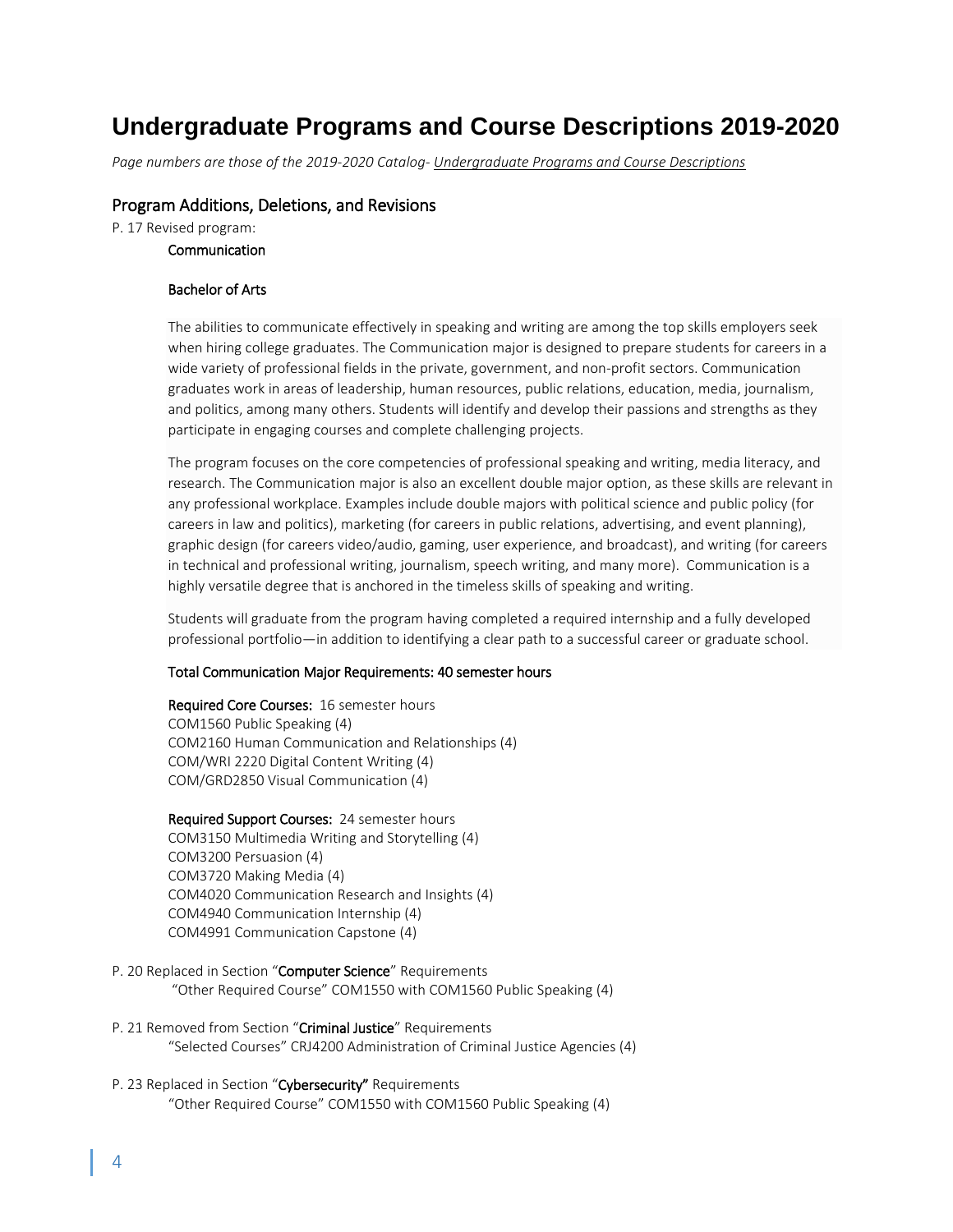#### P. 32 Revised program: English

#### Bachelor of Arts

The English program offers courses in the study of literature, in the production of various kinds of writing, and in the analysis of language. Students who choose to major in English will take courses in all three areas, thereby encompassing both breadth and depth. The latitude offered in the distribution of the required credit hours will enable students to place their desired emphasis upon any of these three areas. English majors on the General Studies track are required to complete 40 semester hours in English coursework. English majors on the Secondary Education track are required to take 38 hours in English coursework.

In literature courses, students will pay special attention to the form and language of literary works in several genres; they will study the relationships among works written during major periods of literature; and they will explore the ways in which works of literature are related to other cultural products with which they share these periods.

In writing and language courses, students will study the structure, history and functions of the English language. Depending upon their needs and interests, they will also learn about, and gain proficiency in, several of the major forms of writing practiced both in and outside of the university curriculum.

Successful completion of the English major will require large quantities of reading and writing; both of these activities will in turn require close, critical thinking and reasoned assessment. The knowledge acquired and the skills developed through these activities will equip students for a variety of career paths: teaching, law, library sciences, publishing, editing, journalism, technical writing—indeed, any profession whose pursuit involves written communication and the careful reading of what others have written. More important, this knowledge and these skills will provide resources for a lifetime of reflection and productive participation in a diverse, dynamic, continually evolving culture.

#### Core requirements (16 hours)

ENG2420 American Lit. I (1500-1865) (4) OR ENG2430 American Lit. II (1865- Present): (4) ENG2520 British Lit. I (Anglo-Saxons to the Romantics) (4) OR ENG2530 British Lit II (Romantics to the Present): (4) ENG2260 Critical Approaches to Literature: (4) ENG4990 Senior Seminar in English: (4)

#### General Studies Emphasis (24 hours) (at least 12 hours at the 3000 level)

# One Internship (4 hours)

ENG3940 Internship in English (4)

#### One Language Course (4 hours)

ENG2100 Linguistics (4) ENG2450 Grammar (4) ENG3100 Stylistics (4) ENG3550 Language, Literacy, and Cognition (4)

#### One Advanced Writing Course (4 hours)

ENG2060 Introduction to Creative Writing (4) ENG3020 Advanced Academic Writing (4)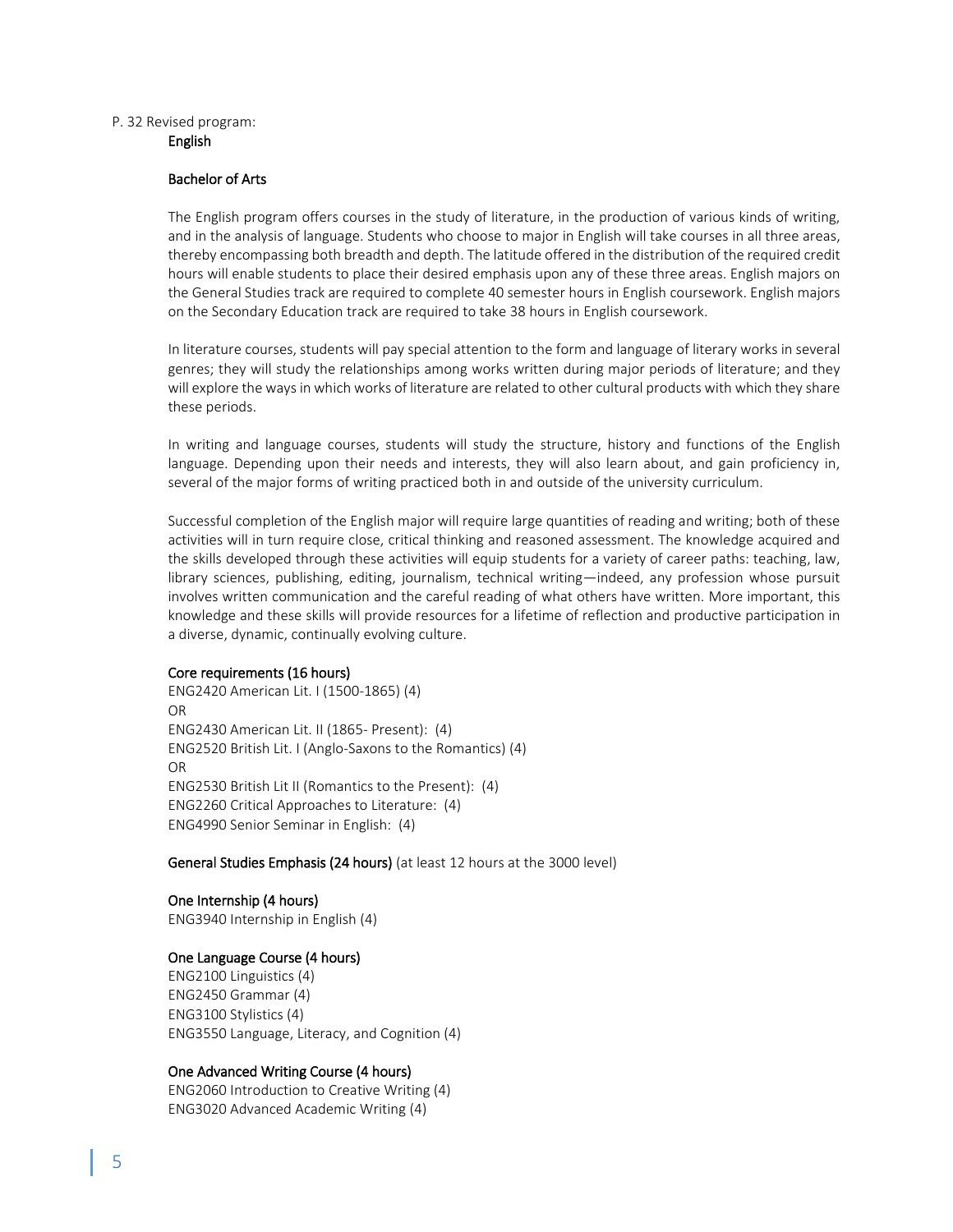WRI3810 Selected Topics in Professional Writing (4)

#### Selected Courses (12 hours)

ENG2210 Poetry (4) ENG2250 Novel (4) BST2015 Survey of African American Literature (4) BST3001 The Harlem Renaissance LTS2100 U.S. Latino Writers (4) ENG2410/SUS2400 Environmental Literature (4) ENG3240 Poetry Writing (4) ENG3060 Fiction Writing (4) ENG4060 Advanced Creative Writing (4) ENG3810 Selected Topics in Literature (4) ENG3500 Contemporary World Literature (4) ENG3510 Gender and Literature (4) ENG3530 Race and Literature (4) WRI3010 Creative Nonfiction

#### P. 34 Revised program:

ENGLISH for Secondary Licensure (22 hours) (at least 12 hours at the 3000 level)

# A 3.0 GPA for the following courses is required one semester prior to student teaching.

# Two Language courses (8 hours)

ENG2450 Grammar (4)\* ENG3550 Language, Literacy, and Cognition (4) \*

#### One Advanced Writing Course (4 hours)

ENG2060 Introduction to Creative Writing (4) \* ENG3020 Advanced Academic Writing (4) \* WRI3810 Selected Topics in Professional Writing (4) \*

# One Course in Young Adult Literature (2 hours)

ENG3190 Multicultural Young Adult Literature (2) \*

#### Selected Courses (8 hours)

ENG2210 Poetry (4) \* ENG2250 Novel (4) \* BST2015 Survey of African American Literature (4) \* BST3001 The Harlem Renaissance LTS2100 U.S. Latino Writers (4) \* ENG2410/SUS2400 Environmental Literature (4) \* ENG3240 Poetry Writing (4) \* ENG3060 Fiction Writing (4) \* ENG3810 Selected Topics in Literature (4) \* ENG3500 Contemporary World Literature (4) \* ENG3510 Gender and Literature (4) \* ENG3530 Race and Literature (4) \* WRI3010 Creative Nonfiction

#### Education Courses for Secondary Licensure:

EDU2100 Foundations of Teaching and Learning (4)\*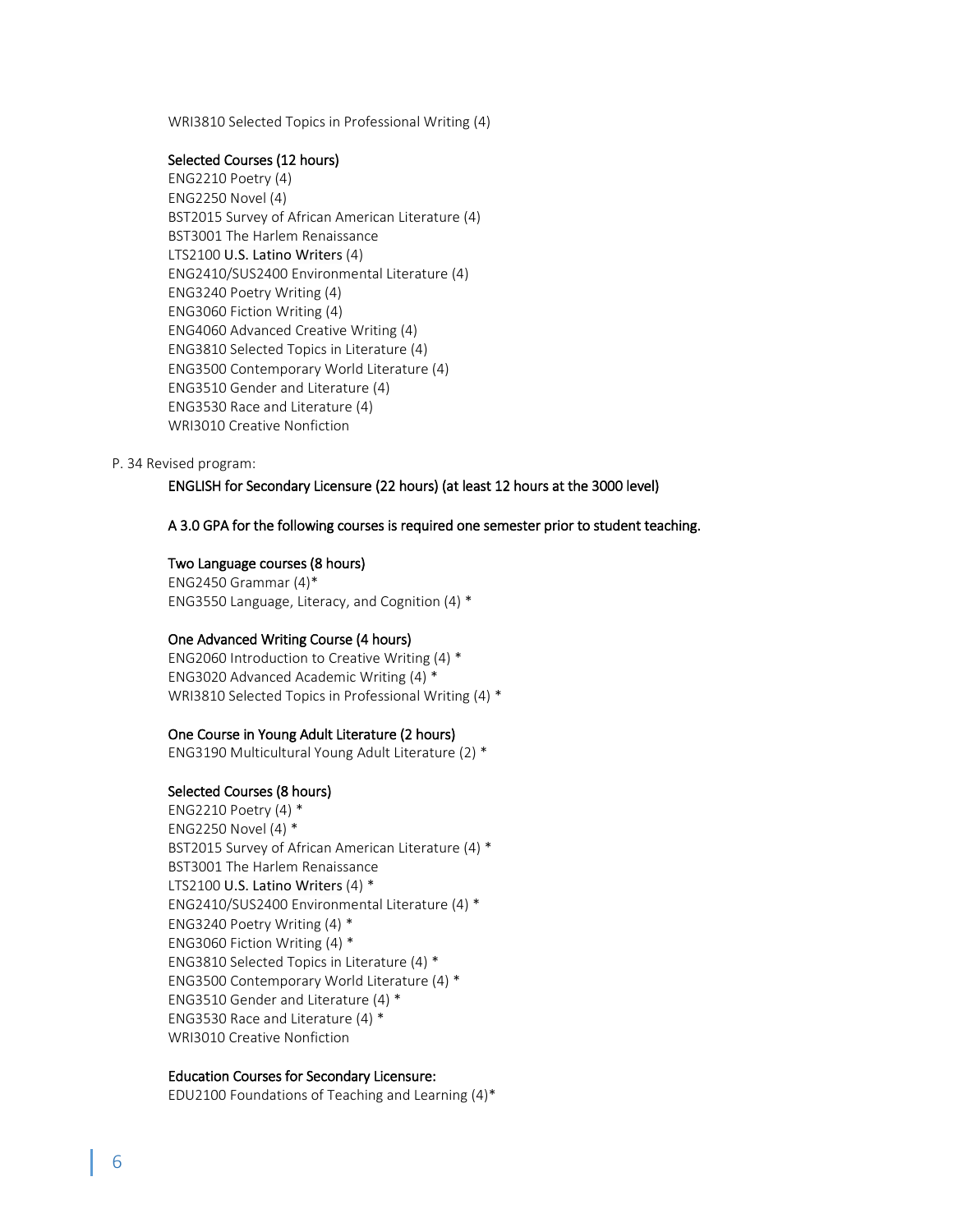EDU2260 Learning Theories and Application K-12 (4)\* EDU3720 Reading Across the Curriculum (4)\* EDU3620 Teaching and Assessing Diverse Learners in the Secondary Classroom (4)\* SPED2120 Characteristics and Identification of Disabilities and the Law (4)\* SPED4620 Collaboration Models for Inclusion (4)\* EDU4750 Student Teaching (13) EDU4760 Student Teaching Seminar (2) ENG3820 Secondary Methods in English (4)\*

#### Additional Support Course for Secondary Licensure:

COM1560 Public Speaking (4)\*

\*Secondary education candidates will also complete the supplemental major in secondary education.

P. 36 Replaced in Section "Environmental Studies (Sustainability)" Requirements

"Philosophy and Ethics" ENV/SUS2150 Environmental Ethics (4)

P. 43 Revised program:

Graphic Design

#### Bachelor of Arts

In Aurora University's Graphic Design program, students will develop a sense of design, an ability to communicate visually, and proficiency with digital design tools, all of which are necessary to succeed in the professions of creative design and production. Students will be prepared to pursue a number of careers after graduation: graphic illustrators, multimedia artists, commercial designers, photographers, web developers, user experience (UX) specialists, and more.

The program covers the essentials of modern design, which includes coursework in typography, and layout, but also incorporates a foundation in the basics of drawing and art. Coursework is built around challenging design activities and emphasizes critical thinking and creative problem solving. The classes are presented in both studio and computer labs to develop an understanding of design and the transference of this knowledge to the user experience. Students work with industry-standard software on both the macOS and Windows platforms enabling graduates agility and adaptiveness to the specific software and platform used in their particular workplace environment. The Graphic Design program also requires students to complete a Graphic Design internship as part of their degree requirements. Upper-level courses provide numerous experiential opportunities to apply theories and principles of graphic design to real and simulated design challenges. As a culminating capstone experience intended to support a graduate's successful career launch, students will produce a comprehensive portfolio of their work that demonstrates the development of their design skills.

#### Required Courses (40 semester hours)

ART1020 Around the World in 80 Masterpieces (4) ART2100 Introduction to Drawing (4) ART2670 Introduction to Digital Photography (4) ART/GRD3810 Special Topics (4) GRD2650 Graphic Design & Typography (4) GRD/COM2850 Visual Communication (4) GRD/COM3250 Layout and Design (4) GRD/COM3350 Interactive Media (4) GRD4940 Graphic Design Internship (4)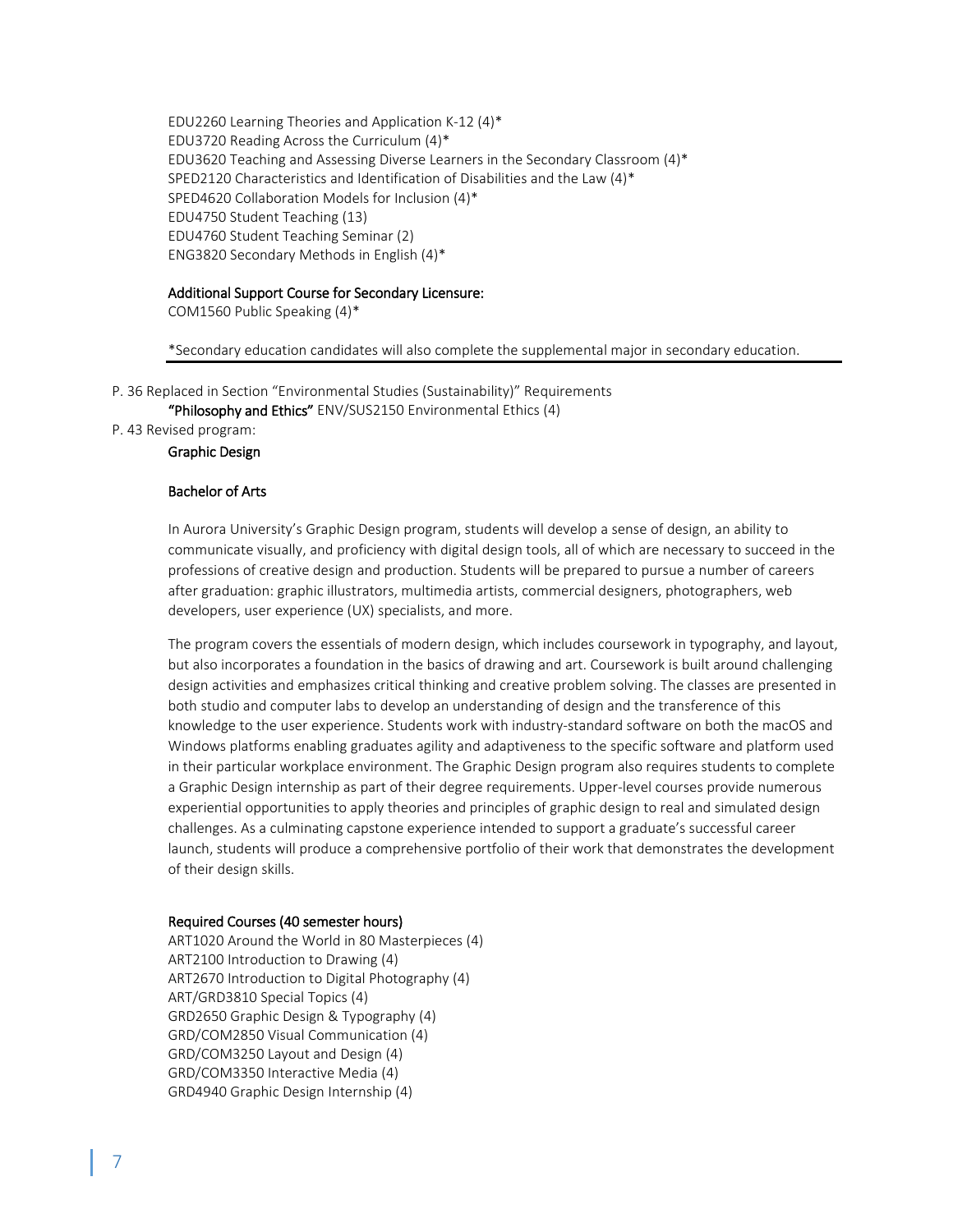#### P. 50 Revised program:

# **Marketing**

#### Bachelor of Science

Marketing is a fundamental activity in corporate and not-for-profit organizations. The emphasis on metrics, cost-effective operations, value delivery systems, customer satisfaction and brand loyalty in today's economy make marketing a priority in all business settings. The marketing major prepares students for careers in digital marketing, product development, brand management, advertising, personal selling and consumer research. Practical application of marketing theory is highlighted in the required capstone experience.

The Marketing program is designed to help students gain the integrated communication, marketing, management and research skills needed for success in today's high-tech, big data business environment. The program prepares students to work in a fast-growing career field by combining the foundations of digital marketing with relevant applications and analytical techniques.

Coursework examines the ways that digital technology affects communication and marketing tactics and strategies. Students learn to plan, implement and measure the results of marketing campaigns using various software, web and social media platforms. The curriculum also includes real-world case studies, providing opportunities for students to leverage the analysis and marketing channels that are widely used in today's business settings.

#### Required Courses (40 semester hours)

#### Required Discipline Courses: 36 semester hours

MKT2300 Principles of Marketing (4) COM/GRD2850 Visual Communication (4) MKT/COM2370 Integrated Marketing Communication & Brand Building (4) MKT2390 Marketing Research for Consumer Insight (4) COM/WRI 2220 Digital Content Writing (4) MKT3330 Strategic Sales and Customer Relationship Management (4) MKT3630 Digital Strategy and Automation (4) MKT4940 Marketing Internship (4) MKT4990 Contemporary Topics in Marketing (4)

Selected Course: Choose one course (4 semester hours) BUS/MTH3590 Business Data Analytics (4) MKT3710 Data Mining & Visualization (4)

P. 58 Revised hours in Section "Musical Theatre" Requirements "Required Courses" 59 semester hours

P. 67 Program addition:

Professional Writing

Bachelor of Arts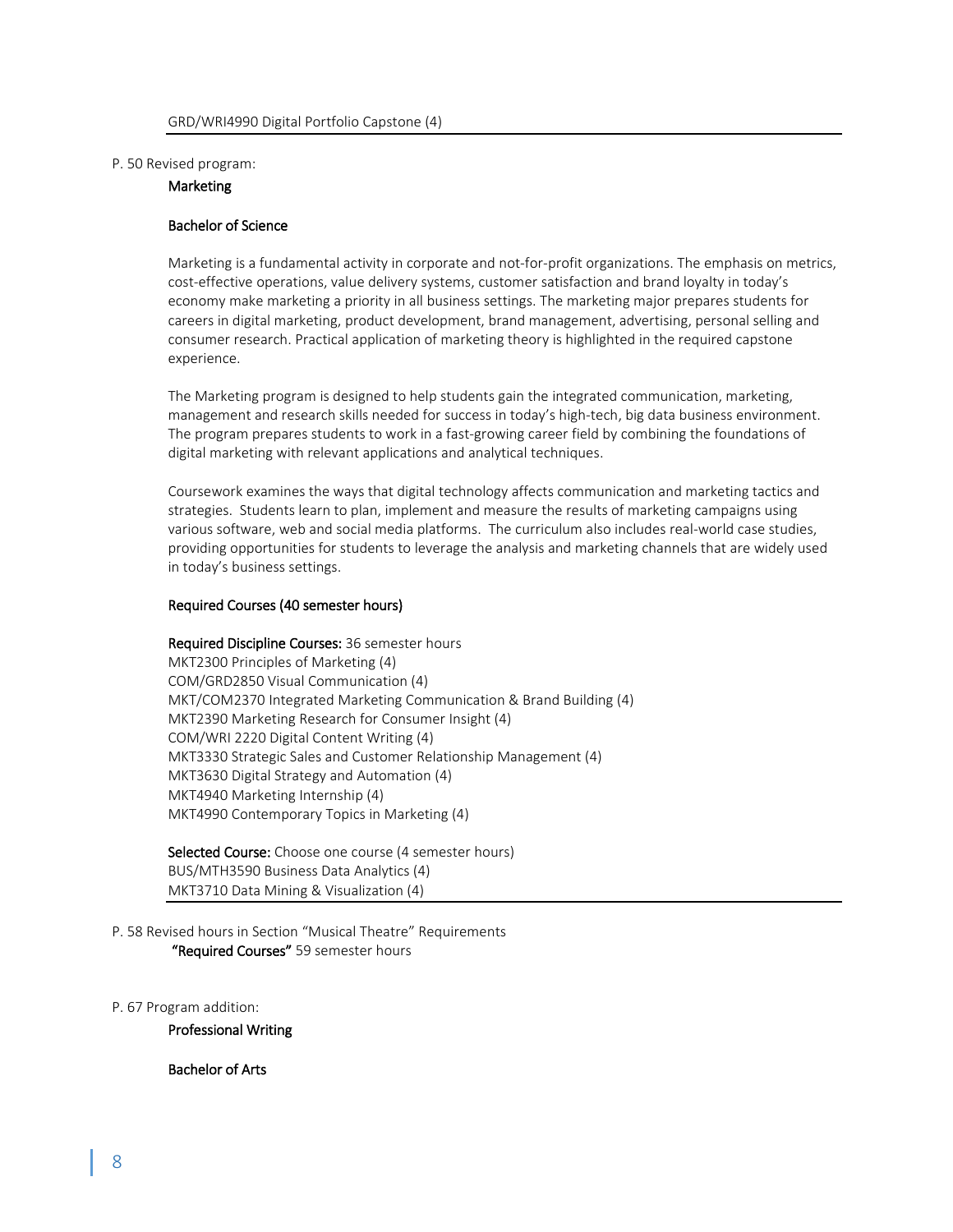Professional communication in the form of effective written and oral communication is consistently a number one competence that employers are demanding of college graduates. The Professional Writing major helps prepare graduates to communicate successfully in an increasingly interconnected world.

Professional Writing is an ideal first or second major for students who love the written word and want to learn how to write in a wide variety of public and professional contexts. As a Professional Writing major, you will study rhetorical theories and learn how to make effective arguments to persuade a variety of audiences.

All Professional Writing majors complete an integrated curriculum of core required courses, one of which is a required writing internship. As a culminating experience, all students complete a digital writing portfolio as evidence of their competency in professional writing. The combination of an internship and portfolio are designed to support the successful career launch of Professional Writing majors.

Professional Writing majors can be found in numerous career fields including journalism, technical writing, copy editing, internal/external publications, speech writing, script writing, media relations, public relations, advertising, marketing, events and convention planning, and much more.

#### Total Professional Writing Requirements: 40 semester hours

Required Professional Writing Core Courses (24 credit hours) COM3150 Multimedia Writing and Storytelling (4) ENG2060 Introduction to Creative Writing (4) WRI2010 Professional and Technical Writing (4) WRI/COM2220 Digital Content Writing (4) WRI4940 Professional Writing Internship (4) WRI/GRD4990 Digital Portfolio Capstone (4)

Selected Courses: Choose Four (4) (16 semester hours)

COM3200 Persuasion (4) COM3710 Screenwriting and Cinema Production (4) COM3720 Making Media (4) ENG3060 Fiction Writing (4) ENG 3240 Poetry Writing (4) WRI3810 Special topics in Professional Writing (4)

#### P. 63 Replaced in Section "Physical Education, Bachelor of Arts- Special Teaching Licensure K-12 Major" 2<sup>nd</sup> paragraph

The Physical Education major leads to a Professional Educator License (PEL). A Physical Education major must satisfy requirements for both the state and the university in both Physical Education and General Education. It is therefore essential that the entering freshman and transfer students work closely with an academic advisor from the Crouse Center in order to ensure that all course requirements will be met, and for all candidates to understand that some courses will only be offered in fall and some courses offered only in spring semester. It is advisable for students to work toward fulfilment of state requirements early in their academic careers, in particular, recording a required cut score on the ACT or SAT or ISBE Basic Skills equivalent.

# P. 64 Replaced in Section "Physical Education, Bachelor of Arts – Special teaching Licensure K-12 Major", subsection "Admission Criteria"

To be accepted into the School of Education, teacher candidates are required to have completed a Criminal Background Check (CBC); TB Test; Basic Skills Statement of Understanding; School of Education Application; and have established their ELIS (Educator Licensure Information System for Illinois).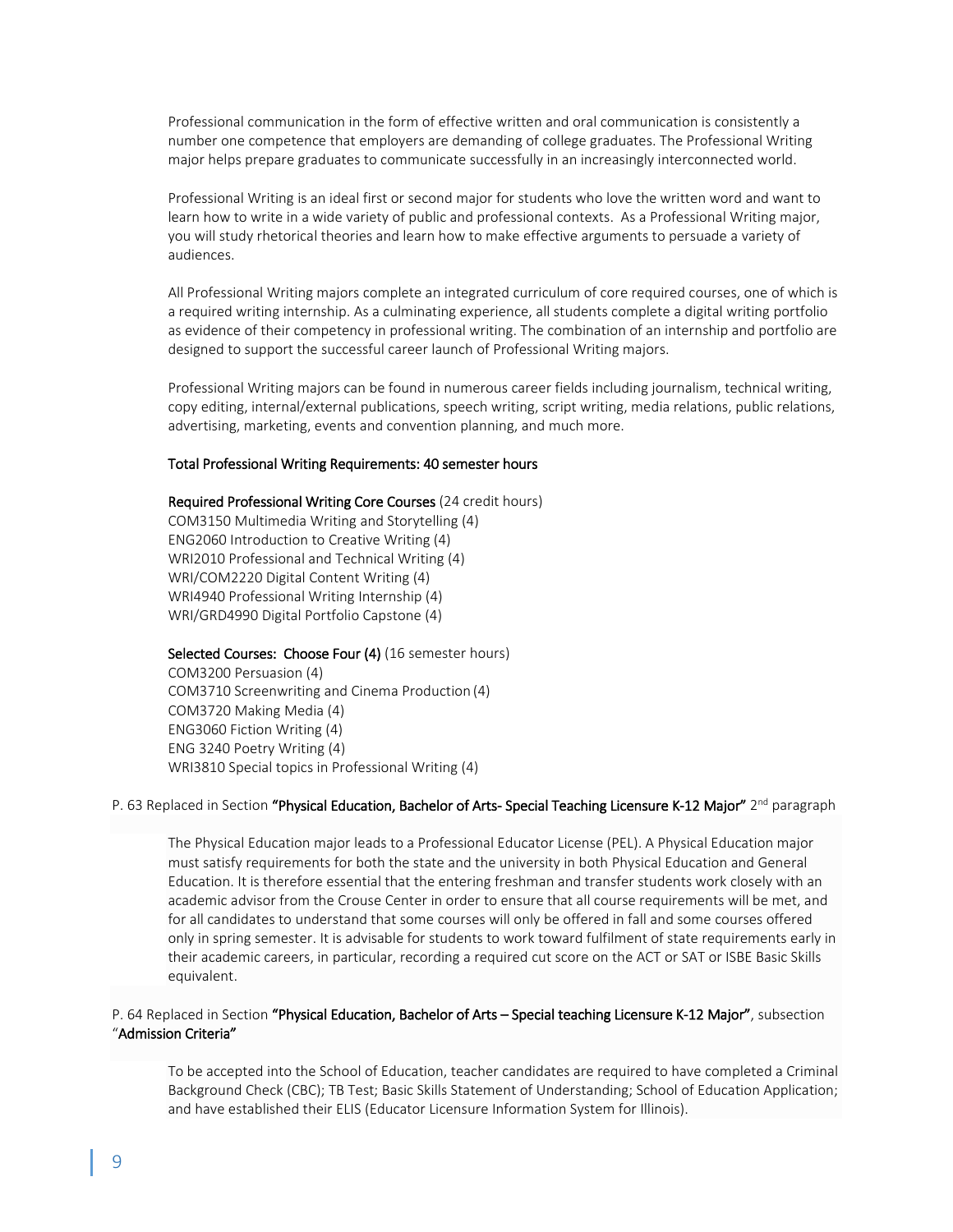Please note that a cumulative program GPA of 3.0 and record a required cut score on the ACT or SAT or ISBE Basic Skills equivalent, and passing the physical education content test are prerequisites to student teaching and are required to be met one semester prior to student teaching.

# P. 64 Replaced in Section "Physical Education, Bachelor of Arts – Special teaching Licensure K-12 Major", subsection "Retention Criteria"

Teacher candidates must maintain a major GPA of 3.0 to remain in the physical education major. Teacher candidates must earn a grade of "C" or better in all General Education, School of Education (EDU) and Physical Education (PED) courses. In order to enroll in student teaching, a teacher candidate must be fully admitted to the School of Education and Human Performance. Candidates must have a cumulative program GPA of 3.0; record a required cut score on the ACT or SAT or ISBE Basic Skills equivalent, and pass the Illinois State Board of Education Content Area Tests (PE content test 144 & health content test 442-211), and have no outstanding Disposition Alerts in order to student teach.

# P. 72 Replaced in Section "Secondary Education - Supplemental Major (Biology, English, Mathematics, Social Science-History)"

#### Additional Required Courses for Secondary Education English Licensure Students:

ENG2260 Critical Approaches to Literature (4)\* ENG2450 Grammar (4)\* ENG/EDU3190 Multicultural Young Adult Literature (2)\* ENG3550 Language, Literacy, and Cognition (4)\* COM1560 Public Speaking (4)\*

#### P. 80 Replaced in Section "Software Engineering" Requirements

"Required Courses (outside Computer Science and Engineering)"

COM1550 or COM1560 Public Speaking (4)

# P. 87 Replaced in Section "Sport Management" Requirements

"Professional Support Courses"

COM1550 or COM1560 Public Speaking (4)

# **Course Additions, Deletions, and Revisions**

#### P. 128 Addition

#### COM1560 Public Speaking (same as COM1550)

Students learn principles for effective written and oral communication in professional settings, with significant in-class presentation and out-of-class topical research. Students analyze the needs of divergent audiences and craft messages using technology tools and media appropriate for effective professional communication. The course focuses on the structure and effective delivery of ideas, use of language, supporting evidence, reasoning and emotional appeals, diction, pronunciation and nonverbal communication, and listening. Topics include making effective informative and persuasive presentations, communication ethics, organizational and workplace diversity, interviewing, and conflict management.

#### Semester hours: 4

### P. 129 Addition

COM2160 Human Communication and Relationships (same as COM2150)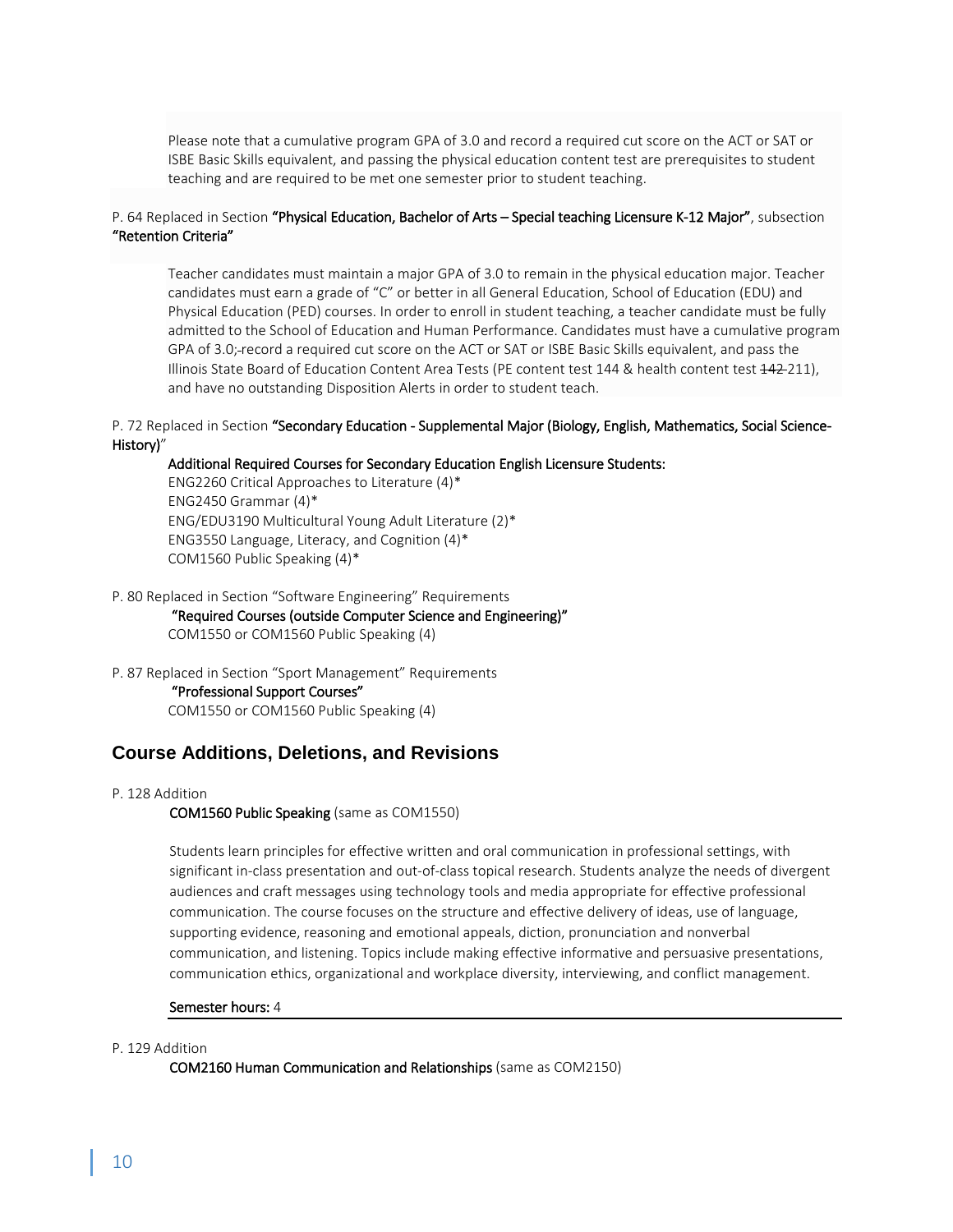Students will explore the nature of human relationships and interactions in interpersonal and group contexts. Special emphasis will be placed on the impact of communication in the personal, social and organizational relationships of individuals and on society at large. This course will provide an overview of the communication, psychological, and sociological literatures and theories that have been important in understanding how humans communicate with one another.

#### Semester hours: 4

#### P. 129 Addition of Cross-listing; Revised Title COM/WRI2220 Digital Content Writing

# P. 131 Addition of Cross-listing; Revised Title; Revised description

# COM/GRD2850 Visual Communication

This course is an introduction to the methods of analyzing and creating visual imagery. Students will also explore the role that visual imagery plays in constructing individual identity and societal ideologies. Special attention is given to modern visual media forms, such as contemporary art, advertising and comic books. Students will also gain skills in digital imaging, audio and video production through several media design projects. The class includes thorough practice with several widely used software applications. This is a useful course for students in all disciplines, many of whom will be expected to be competent with the basics of digital multimedia production in their careers.

# Semester hours: 4

# P. 131 Addition of course

# COM3150 Multimedia Writing and Storytelling (same as COM3140)

This course emphasizes newsgathering, writing and media production skills for print, broadcast and online media. Students will learn by writing and producing news and feature stories, podcasts and video news pieces which may be selected for publication on the campus digital media outlet. How journalism functions in a democratic society as well as ethical and legal issues in journalism will also be covered.

# Semester hours: 4

#### Prerequisite(s): COM2200 or COM/WRI2220

P. 131 Revised Prerequisite

COM3200 Persuasion Prerequisite(s): COM1550 or COM1560

- P. 132 Addition of Cross-listing; Revised Prerequisite
	- COM/GRD3250 Layout and Design Prerequisite(s): COM/GRD2850 or instructor approval

#### P. 132 Revised Prerequisite

COM3310 Media Criticism Prerequisite(s): COM1550 or COM1560 or instructor approval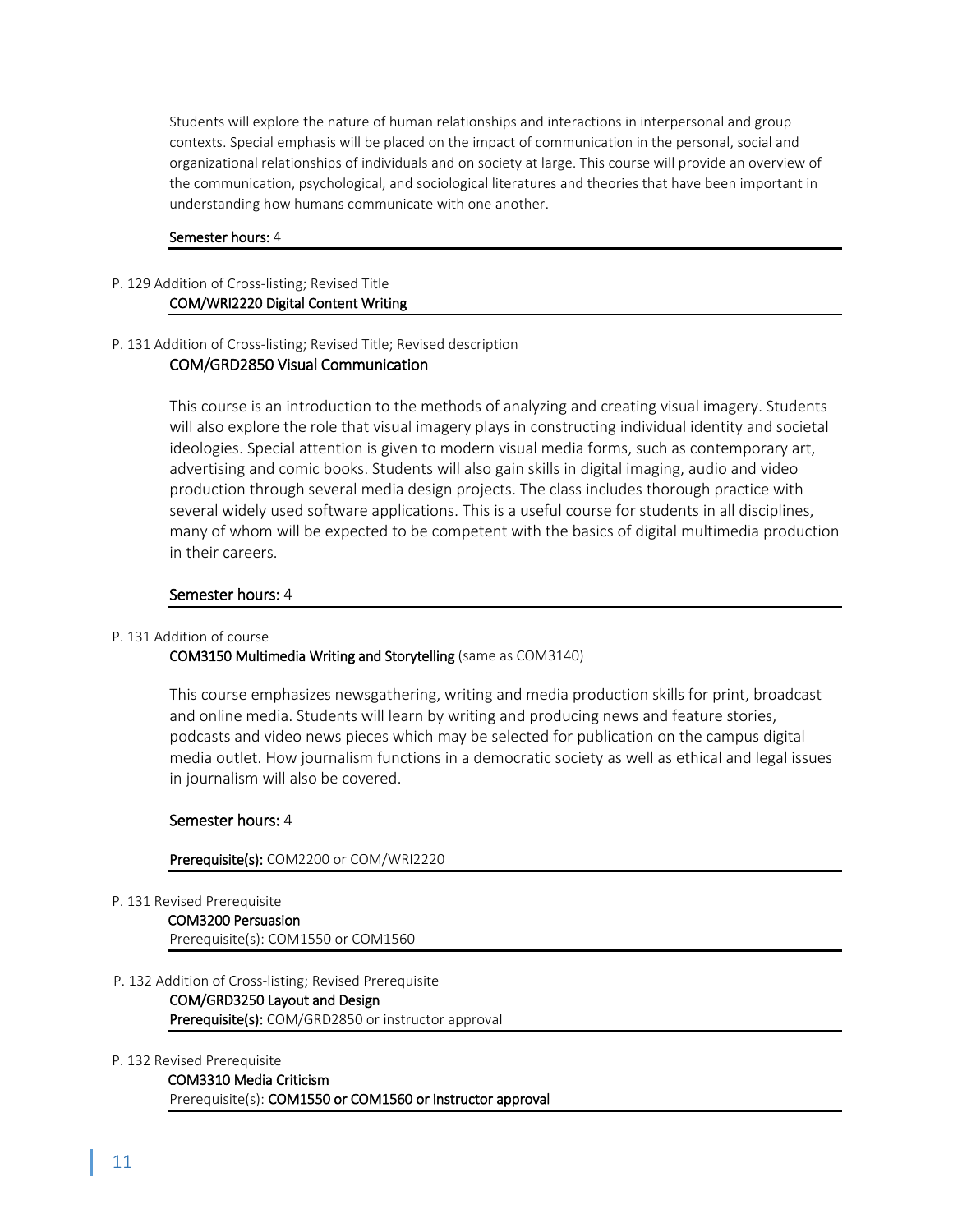# P. 133 Addition of Cross-listing; Revised Prerequisite COM/GRD3350 Interactive Media Prerequisite(s): COM/GRD2850 or instructor approval

#### P. 133 Revised Prerequisite

COM3500 Intercultural Communication Prerequisite(s): COM1550 or COM1560

#### P. 133 Addition of Course

# COM3710 Screenwriting and Cinema Production

This course is built around the production of narrative cinematic films, with an emphasis on the integration of audiovisual elements with story components and character development. Students will gain extensive practice in screenwriting, digital cinematography and editing through the production of several individual and collaborative film projects. Students are involved in all stages of the film production process, from conception and scripting to shooting and editing. This class will also delve into areas such as video technology, lighting and staging. The course culminates in the production of a comprehensive narrative short film.

### Semester hours: 4

Prerequisite(s): COM/GRD2850, COM2300, or instructor approval.

### P. 133 Revised Title and Prerequisite

COM3720 Making Media (same as COM3700) Prerequisite(s): COM/WRI2200 or COM/GRD2850 or instructor approval

# P. 134 Addition of Course

# COM4020 Communication Research and Insights

Critically examines ethical, cultural, political, legal and economic perspectives in a variety of communication contexts. Emphasizes the study of human and mass-mediated communication from theoretical vantage points such as rhetorical criticism, cultural studies, semiotics, and content analysis. Students will apply basic principles of quantitative and qualitative research.

# Semester hours: 4

Prerequisite(s): COM2160 or COM2150 or instructor approval.

# P. 134 Revised Prerequisite

# COM4940 Communication Internship

Prerequisite(s): At least junior-level standing; communication major; instructor approval

#### P. 134 Addition of Course

# COM4991 Communication Capstone

This capstone class is required of all communication majors in their senior year. Students will complete individual term projects that will demonstrate their ability to integrate theoretical and practical aspects of communication. The seminar will center on project development and career preparation.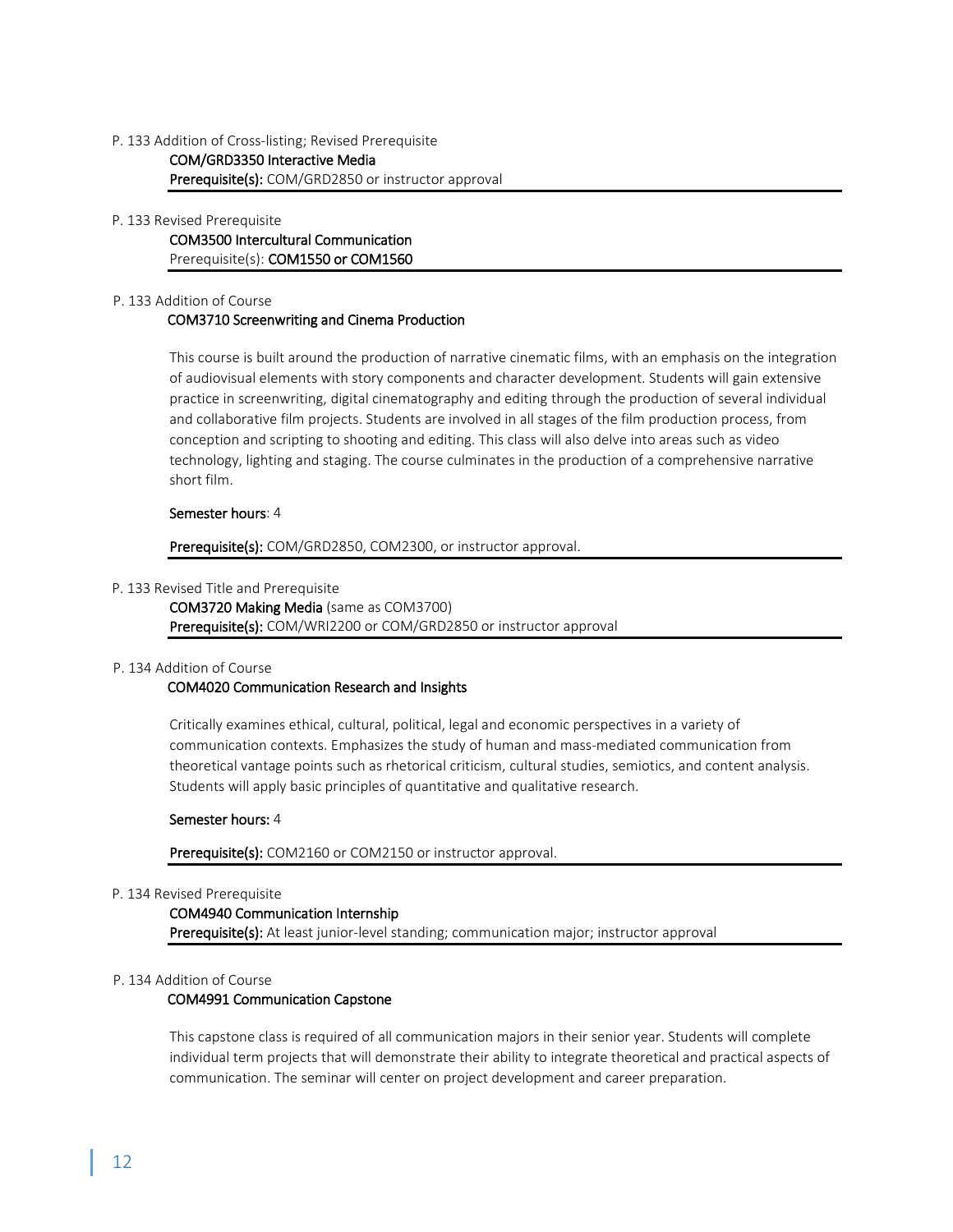#### Semester hours: 4

#### Prerequisite(s): Senior standing; communication major.

#### P. 142 Deletion of Course

#### CRJ4200 Administration of Criminal Justice Agencies

# P. 161 Removed Prerequisites

# EDU3120 Methods and Materials for Teaching ESL

# P. 162 Removed Prerequisites

### EDU3170 Methods and Materials for Teaching in Bilingual Programs

#### P. 165 Revised Prerequisites

#### EDU3380 Methods of Reading/Language Arts in Grades 3-6

Prerequisite(s): Passing an FBI National Fingerprinting Screening that encompasses passing a criminal background/ sex offender check; passing a TB test; and successfully completing at least 24 semester hours; EDU2100 or EDU2050; EDU2260 or ECS2100; and EDU3365 or ECS3420

#### P. 172 Addition of Course

#### ENG2210 Poetry (same as ENG2240)

This course studies both the history and the formal elements of poetry, with readings from traditional poets writing in established forms along with a range of contemporary voices. The selections and thematic focus of the course will vary depending upon the instructor. Students will gain an appreciation for the ways that poets respond to their cultural contexts, both in their subject matter and in their use of and innovations in generic conventions of poetic forms.

#### Semester hours: 4

#### Prerequisite(s): ENG1000

#### P. 173 Addition of Course

ENG2250 Novel (same as ENG2200)

This course studies both the history and the form of the novel through its existence from the 18<sup>th</sup> century to the present day. The selections and thematic focus of the course will vary depending upon the instructor. Students will gain an appreciation for the ways that authors of narrative fiction respond to their cultural contexts, both in their subject matter and in their use of and innovations in generic conventions of the novel form.

#### Semester hours: 4

#### Prerequisite(s): ENG1000

#### P. 174 Addition of Course

# ENG2420: American Literature I, 1500-1865

This course focuses on the origins of American Literature beginning with the indigenous peoples and explorers of the sixteenth century through the Colonial, Federalist, and Romantic periods to the end of the Civil War. It includes a broad range of texts: political essays, songs, captivity narratives, memoirs, myths,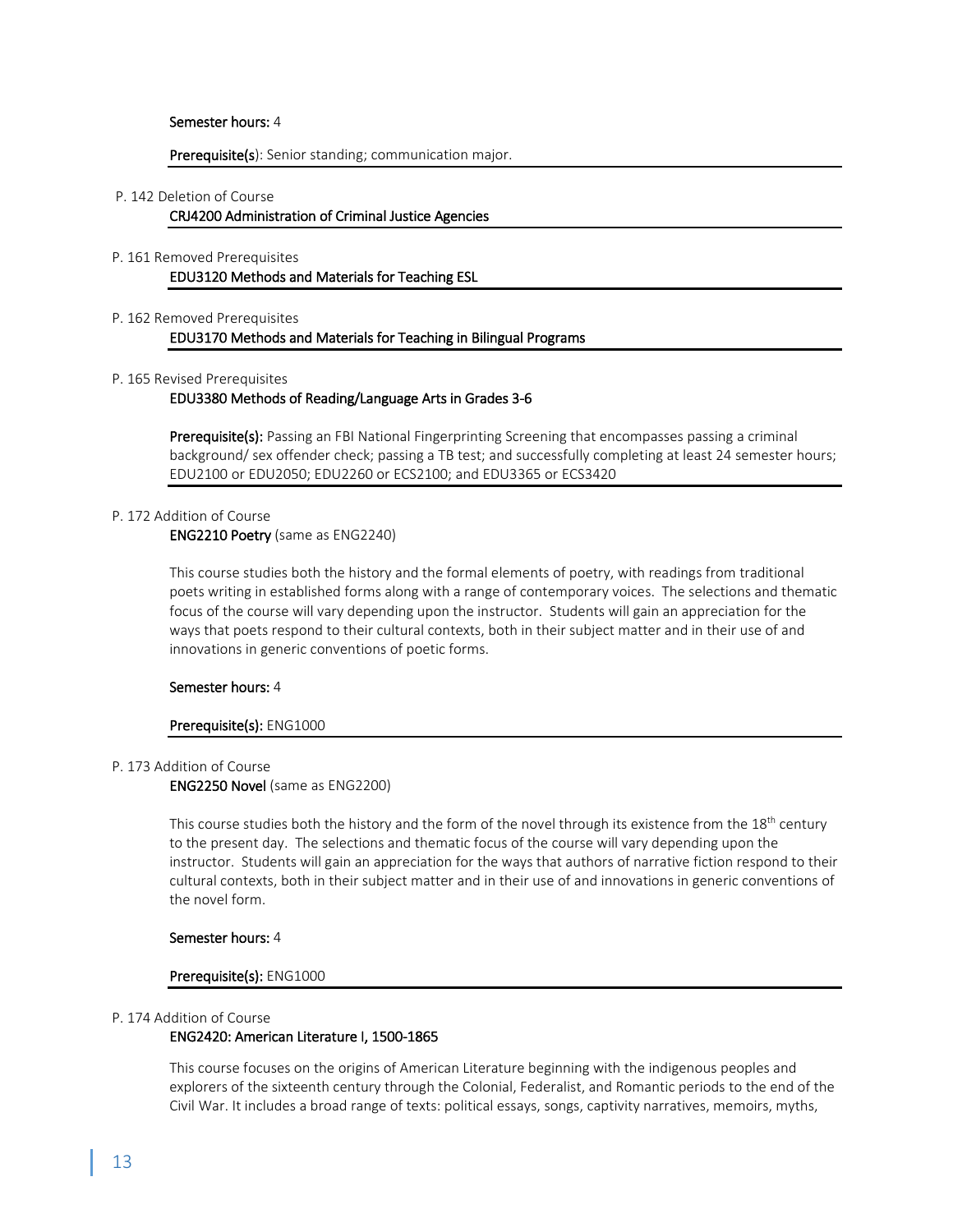poetry, and the emerging American novel. Writers studied may include Bradford, Bradstreet, Mather, Franklin, Jefferson, Wheatley, Poe, Apess, Truth, Douglass, Melville, Jacobs, Hawthorne, Emerson, Thoreau, Fuller, and Whitman.

#### Semester hours: 4

#### P. 174 Addition of Course ENG2430: American Literature II, 1865-present

This course focuses on American literature written since the end of the Civil War, paying particular attention to historical, social, and political contexts. Fiction and poetry will be the central elements of the course, though drama, essays and memoir may be included. The approach may be topical rather than chronological in covering the significant literary movements and modes of realism, naturalism, modernism, and postmodernism. This might include topics such as the Beat movement, the Harlem Renaissance, the Black Arts movement, magical realism, science fiction, and meta-fiction and may include works by Winnemucca, Cather, Faulkner, Du Bois, Vonnegut, Kerouac, Ellison, Le Guin, Erdrich, and Baraka.

#### Semester hours: 4

#### P. 174 Addition of Course

### ENG2450 Grammar (same as ENG2400)

This course is focused primarily on how English sentences are structured grammatically and on how an understanding of grammatical functioning of language can inform advanced writing and/or the teaching of writing. The course will prepare students to enter a variety of careers, such as editing, law, teaching, technical writing by developing their knowledge of English grammar in order to enhance their skills as readers and writers.

#### Semester hours: 4

Prerequisite(s): ENG1000; one of the 2000-level core requirements (ENG2420, ENG2430, ENG2520, ENG2530, or ENG2550)

#### P. 174 Addition of Course

# ENG2520: British Literature I

This course provides a survey of British Literature, beginning with works from the Anglo-Saxon period, progressing through the Medieval Age, the Renaissance, the long 18<sup>th</sup> century and the early Romantic Period. Authors studied may include Chaucer, More, Marlowe, Shakespeare, Milton, Defoe, Behn, Pope, Swift, Dryden, Blake, and Austen. The course explores the changes in the English language during this span of time as well as critical approaches to literature, especially those that emphasize the reading of literary texts within historical and cultural contexts.

### Semester hours: 4

Prerequisite(s): ENG1000. Meets General Education requirement "Creative and Artistic Expression."

### P. 174 Addition of Course

#### ENG2530: British Literature II

This course continues the survey of British literature by tracing literary developments from Romanticism through the Victorian and Modernist periods to the present. Readings will reflect the popularity of prose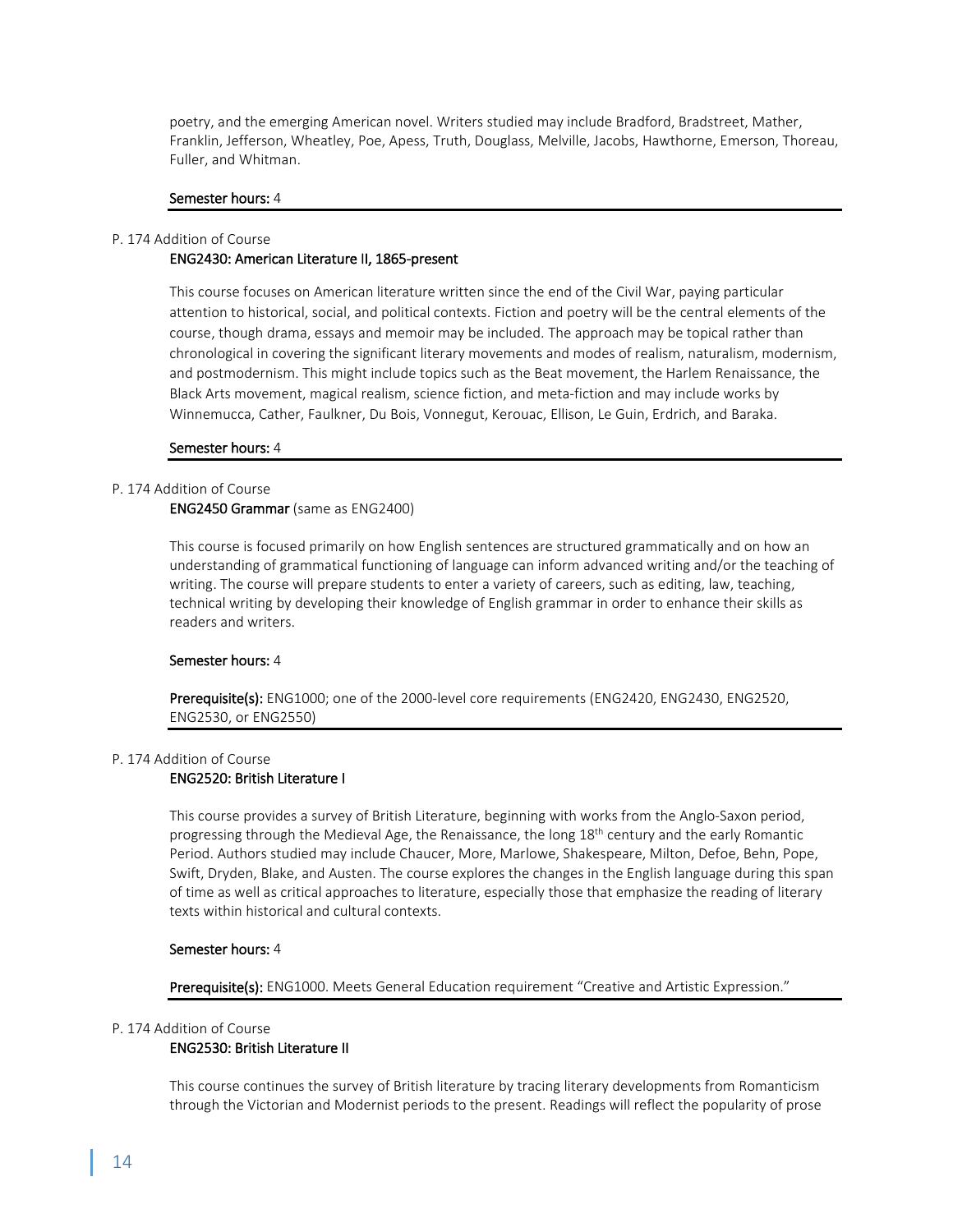fiction during these eras. In addition to Wordsworth and the Romantic poets, readings may include works by Austen, Tennyson, Dickens, Eliot, Conrad, Woolf, Forster, Yeats, Rushdie, Winterson, and Heaney. The course will also explore critical approaches to literature, particularly those that emphasize the reading of literary texts within historical and cultural contexts.

#### Semester hours: 4

Prerequisite(s): ENG1000. Meets General Education requirement "Creative and Artistic Expression."

#### P. 178 Addition of Course

#### ENG3530 Race and Literature (same as ENG3520)

This course addresses race and ethnicity in literature, focusing on writers from various racial and ethnic backgrounds. The course may focus on comparative literatures, diasporic literatures, colonial and postcolonial literatures, or on specific nations or regions. It may include writers from Asian/Pacific, Caribbean, African, Middle Eastern, Indigenous/First Nations, or Latinx origins in examining the sociopolitical and historical contexts of their works. It may also feature a variety of genres, including poetry, fiction, nonfiction prose, and drama in investigating race in literature.

#### Semester hours: 4

Prerequisite(s): ENG1000; one of the 2000-level core requirements (ENG2420, ENG2430, ENG2520, ENG2530, ENG2550, BST2001, LST2200, or SUS2400)

#### P. 179 Addition of Course

#### ENG 3940: English Internship

The purpose of the English Internship is to introduce students to the types of careers available for skilled writers and editors, to help them determine their professional goals and interests, and to transition their classroom learning into professional experience. Students may intern in fields such as journalism, editing, publishing, public relations, and others and will complete a writing and editing portfolio and will be assessed on their professionalism and learning.

#### Semester hours: 4

#### Prerequisite: ENG2060, ENG3020, or department approval.

#### P. 187 Addition of Course

### GRD2650 Graphic Design & Typography

This course will introduce students to graphic design and typographic structures. Students will use handson activities to reinforce their development in the use of design principles and the language of type. Topics include the elements and principles of graphic design, the tools and vocabulary of typography and the methods required to use them effectively.

#### Semester hours: 4

#### P. 187 Addition of Course

#### GRD/COM2850 Visual Communication

This course is an introduction to the methods of analyzing and creating visual imagery. Students will also explore the role that visual imagery plays in constructing individual identity and societal ideologies. Special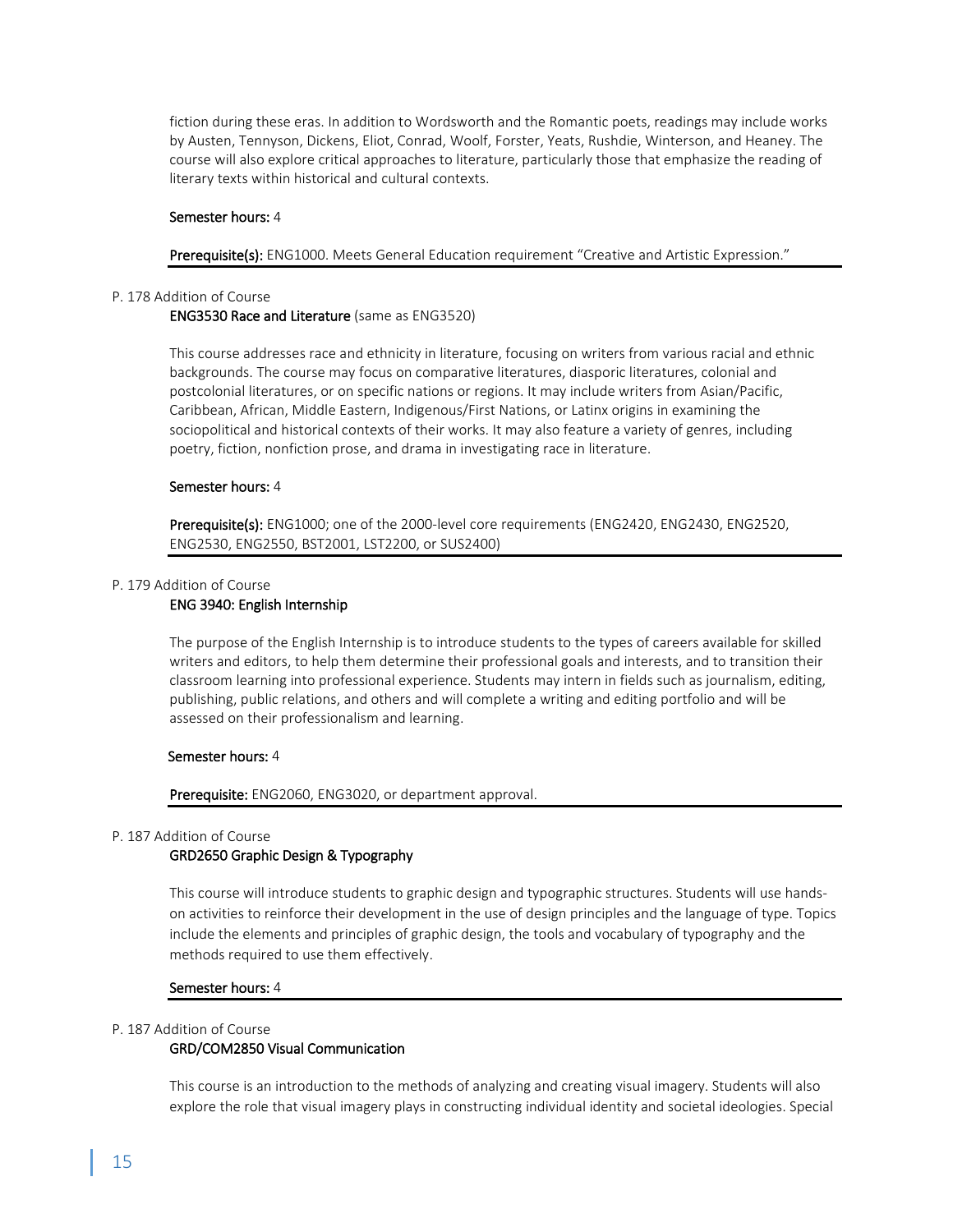attention is given to modern visual media forms, such as advertising and comic books. Students will also gain skills in digital imaging and audio and video production through several media design projects. The class includes thorough practice with several widely used software applications. This is a useful course for students in all disciplines, many of whom will be expected to be competent with the basics of digital multimedia production in their careers.

#### Semester hours: 4

# P. 187 Addition of Course

# GRD/COM3250 Layout and Design

This course is an introduction to the practice and principles of graphic design for print and electronic media. This lab-based course covers the basics of typography and layout, as well as the technologies and techniques of interactive media production. Students will use modern digital imaging and publication software to create effective informational and promotional materials.

#### Semester hours: 4

Prerequisite(s): GRD/COM2850 or instructor approval.

### P. 187 Addition of Course

# GRD/COM3350 Interactive Media

This course is an introduction to the design and use of interactive media. Students will explore the creation of narrative using digital programs and will analyze the communication process used in online digital formats. Additionally, students will discover the effective use of message design. Activities in this course will focus on the creation of narratives, websites and virtual environments. Students will also gain skills in advanced digital design.

#### Semester hours: 4

#### Prerequisite(s): COM/GRD2850 or instructor approval.

#### P. 187 Addition of Course

#### GRD3810 Special Topics in Graphic Design

This is a periodic course reflecting faculty research interests. Students may repeat the course on a different special topic for a maximum of 12 semester hours.

#### Semester hours: 4

Prerequisite(s): Will vary with special topic. May require instructor approval.

#### P. 187 Addition of Course

#### GRD4940 Graphic Design Internship

The purpose of the Graphic Design Internship is to enable Aurora University students to acquire work experiences in the graphic designer professional's business world. This experience is designed to expand on the learning experience and to integrate and reinforce skills and concepts learned in the classroom. The internship provides a practical experience in a structured employment environment. Students may repeat this course involving a different internship experience for a maximum of 12 semester hours.

#### Semester hours: 4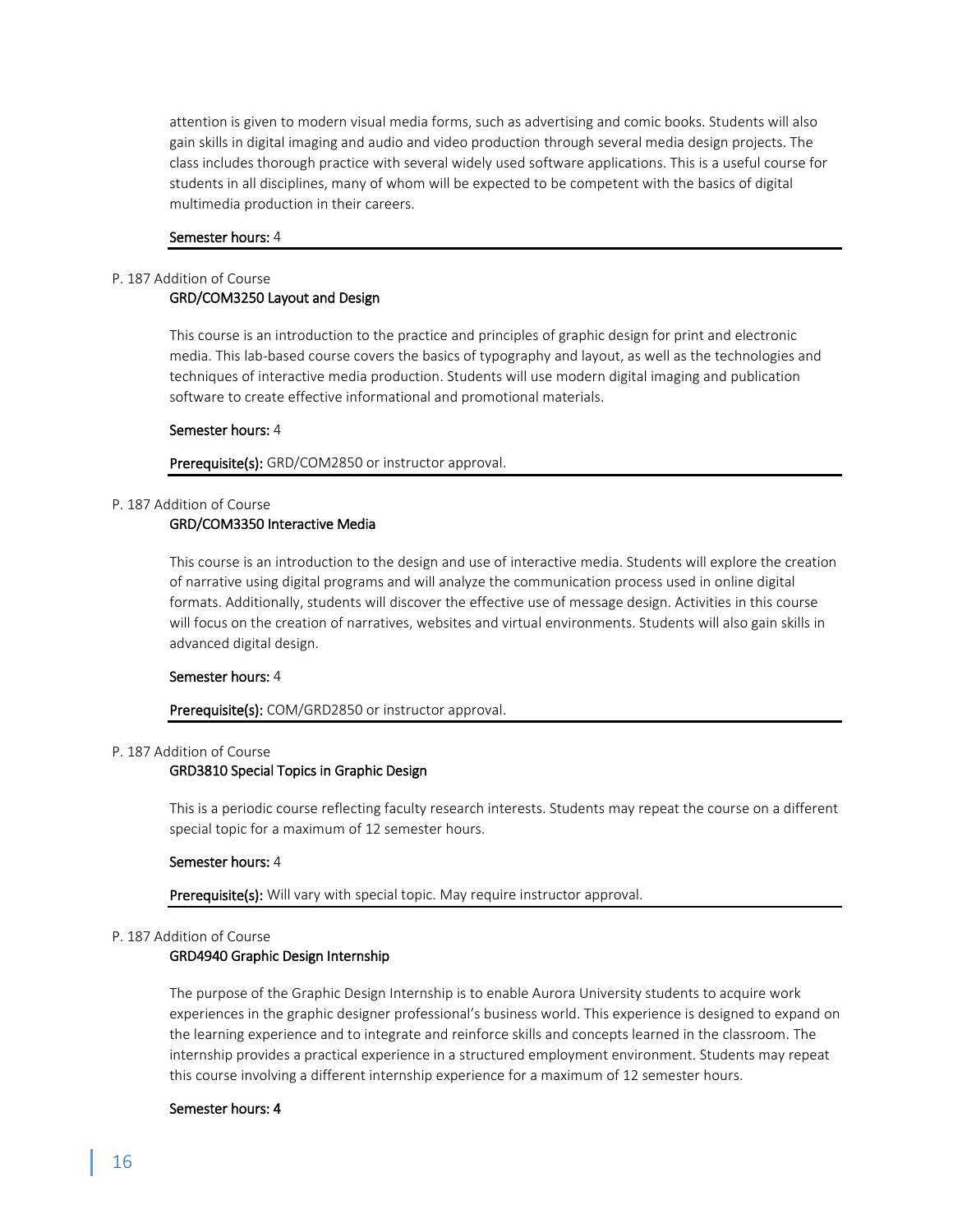#### Prerequisite(s): At least junior-level standing, Graphic Design major, and instructor approval.

#### P. 187 Addition of Course

### GRD/WRI4990 Digital Portfolio Capstone

This capstone course is required of all Graphic Design and Professional Writing majors in their senior year. Students will complete individual term projects that will demonstrate their ability to integrate theoretical and practical aspects of their chosen major. The seminar will center on project development and the development of an electronic portfolio.

#### Semester hours: 4

#### Prerequisite(s): Senior-level standing and Graphic Design or Professional Writing major.

#### P. 207 Revised Prerequisite(s)

MKT2390 Marketing Research for Consumer Insight Prerequisite(s): MKT2300

#### P. 208 Revised Prerequisite(s)

MKT3330 Strategic Sales and Customer Relationship Management Prerequisite(s): MKT2300

### P. 208 Revised Description; Revised Prerequisite(s)

#### MKT3630 Digital Strategy and Automation

This course focuses on design, development, integration, implementation, and evaluation of digital marketing campaigns. Students will explore topics spanning social media marketing, search, web analytics, email, and user experience. Students will certify in Hootsuite, HubSpot, GoogleAdWords, and/or Google Analytics. These automation and analytics platforms will be used in class to create a portfolio project. Semester hours: 4

# Prerequisite(s): MKT2300; MKT2370

#### P. 208 Revised Prerequisite(s)

MKT3710 Data Mining & Visualization Prerequisite(s): MKT2390 or BUS3590 or Instructor Approval

#### P. 210 Revised Prerequisite(s)

# MKT4940 Marketing Internship

Prerequisite(s): Junior standing or higher; Instructor approval

#### P. 210 Revised Prerequisite(s)

MKT4990 Contemporary Topics in Marketing Prerequisite(s): MKT3330; MKT3630

#### P. 253 Revised Prerequisite

PED3250 Fitness Assessment and Program Design Prerequisite: PED/HED3230 or PED3225

#### P. 254 Revised Prerequisite

PED3550 Advanced Strength Training and Conditioning Cert. Prep. Prerequisite(s): BIO1060; BIO2660 or BIO2650; PED/HED3230 or PED3225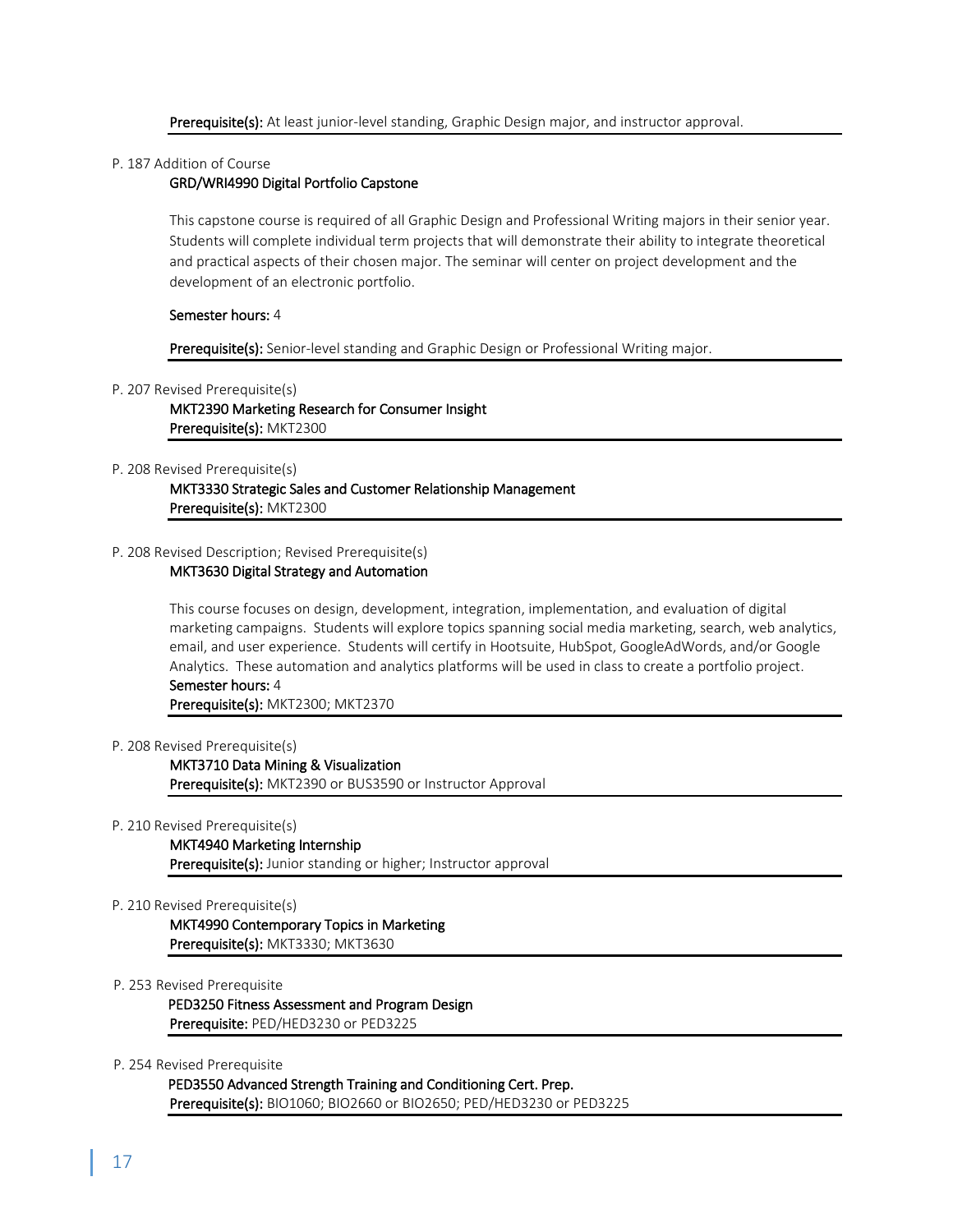#### P. 271 Revised Prerequisite

PSY/SOC3500 Statistics in the Behavioral Sciences Prerequisite(s): PSY1100 or SOC1100; MTH2320 or MTH1100 with a "C" or higher

#### P. 289 Revised Prerequisite

SOC/PSY3500 Statistics in the Behavioral Sciences Prerequisite(s): PSY1100 or SOC1100; MTH2320 or MTH1100 with a "C" or higher

#### P. 305 Revised Prerequisite

SPN3650 Language and Community Immersion Prerequisite(s): SPN2300

#### P. 325 Addition of Courses

#### WRI2010 Professional and Technical Writing

This course will provide students with an introduction to the study and practice of professional writing in business, technical and other contexts. Students will learn how to research, plan, draft and evaluate documents for a variety of communication situations. Careers for professional writers also will be covered.

#### Semester hours: 4

#### Prerequisite(s): ENG 1000

#### WRI/COM2220 Digital Content Writing

In this course students will learn the basics of writing for communication contexts (as opposed to academic), including journalism, public relations, broadcast, and online and social media environments. Interviewing techniques, writing leads, Associated Press style, and basic editing will be covered. This course will prepare students for more advanced courses in public relations, journalistic and broadcast writing.

#### Semester hours: 4

#### **WRI3010 Creative Nonfiction**

This workshop focuses on the writing of nonfiction essays and personal memoirs, using modern and contemporary examples of the genre as models and inspiration, which will expose students to a wide range of literary fiction. Students will implement strategies of in-depth research in their planning and production of substantial essays.

#### Semester hours: 4

#### Prerequisite(s): ENG 2060

#### WRI3810 Special Topics in Professional Writing

The selection of topics in this course allows professional writing majors the opportunity to shape their own development as writers. Students can combine courses in creative writing, grant writing, sports writing, and many other options to create a program that prepares them for the careers they envision. Examples of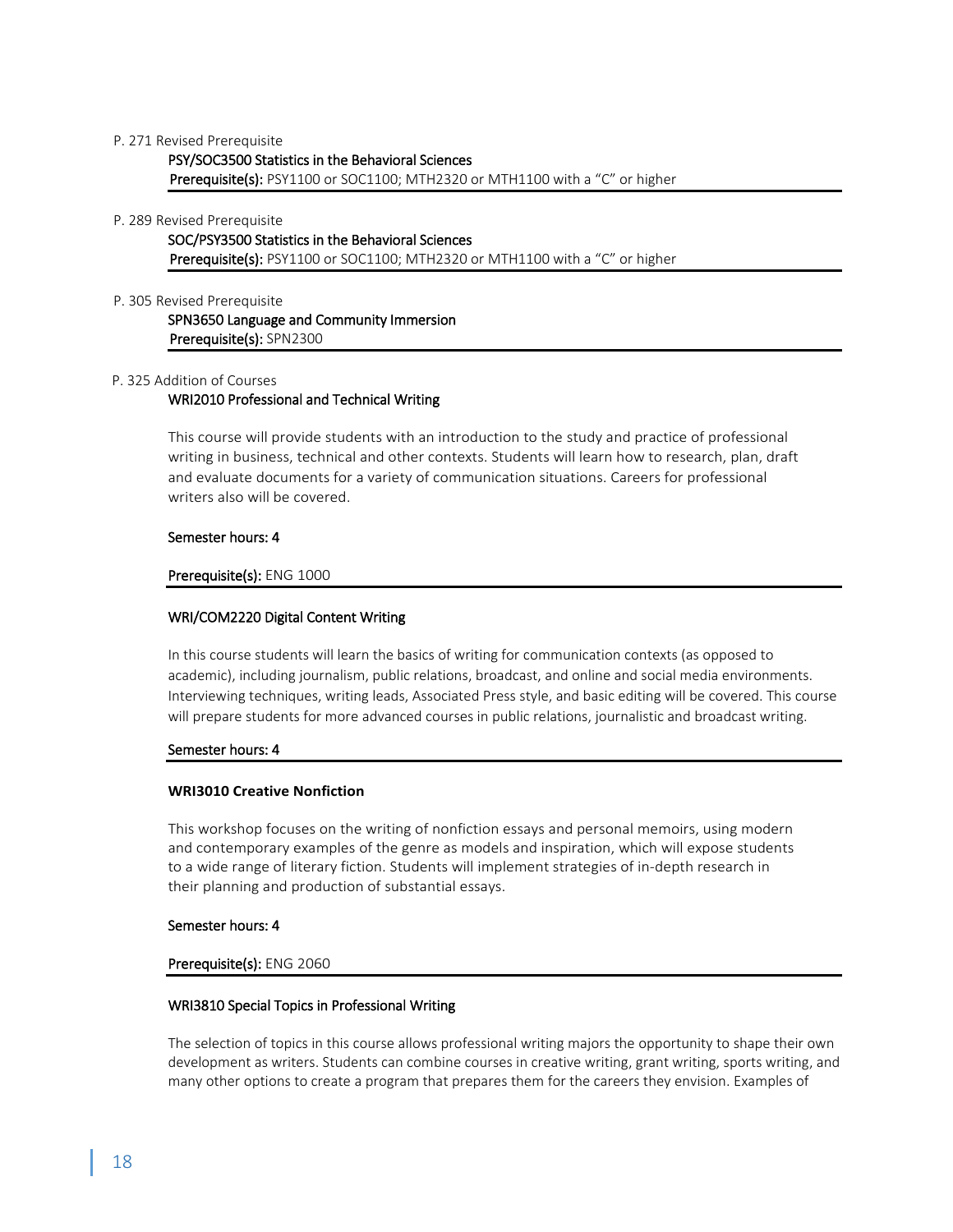topics include: Speech Writing, Creative Nonfiction, Grant Writing, Medical and Science Writing, Sports Writing, Magazine & Feature Story Writing, Print & Digital Publishing, Entertainment & Culture Writing, etc. Semester hours: 4

# Prerequisite(s): WRI 2010

# WRI4940 Professional Writing Internship

The purpose of the Professional Writing Internship is to enable Aurora University students to acquire work experiences in the professional writer's world. This experience is designed to expand on the learning experience and to integrate and reinforce skills and concepts learned in the classroom. The internship provides a practical experience in a structured employment environment. Students may repeat this course involving a different internship experience for a maximum of 12 semester hours.

# Semester hours: 4

Prerequisite(s): A least junior-level standing, Professional Writing major, and instructor approval.

# WRI/GRD4990 Digital Portfolio Capstone

This capstone course is required of all Graphic Design and Professional Writing majors in their senior year. Students will complete individual term projects that will demonstrate their ability to integrate theoretical and practical aspects of their chosen major. The seminar will center on project development and the creation of a portfolio.

# Semester hours: 4

Prerequisite(s): Senior-level standing and Professional Writing or Graphic Design major.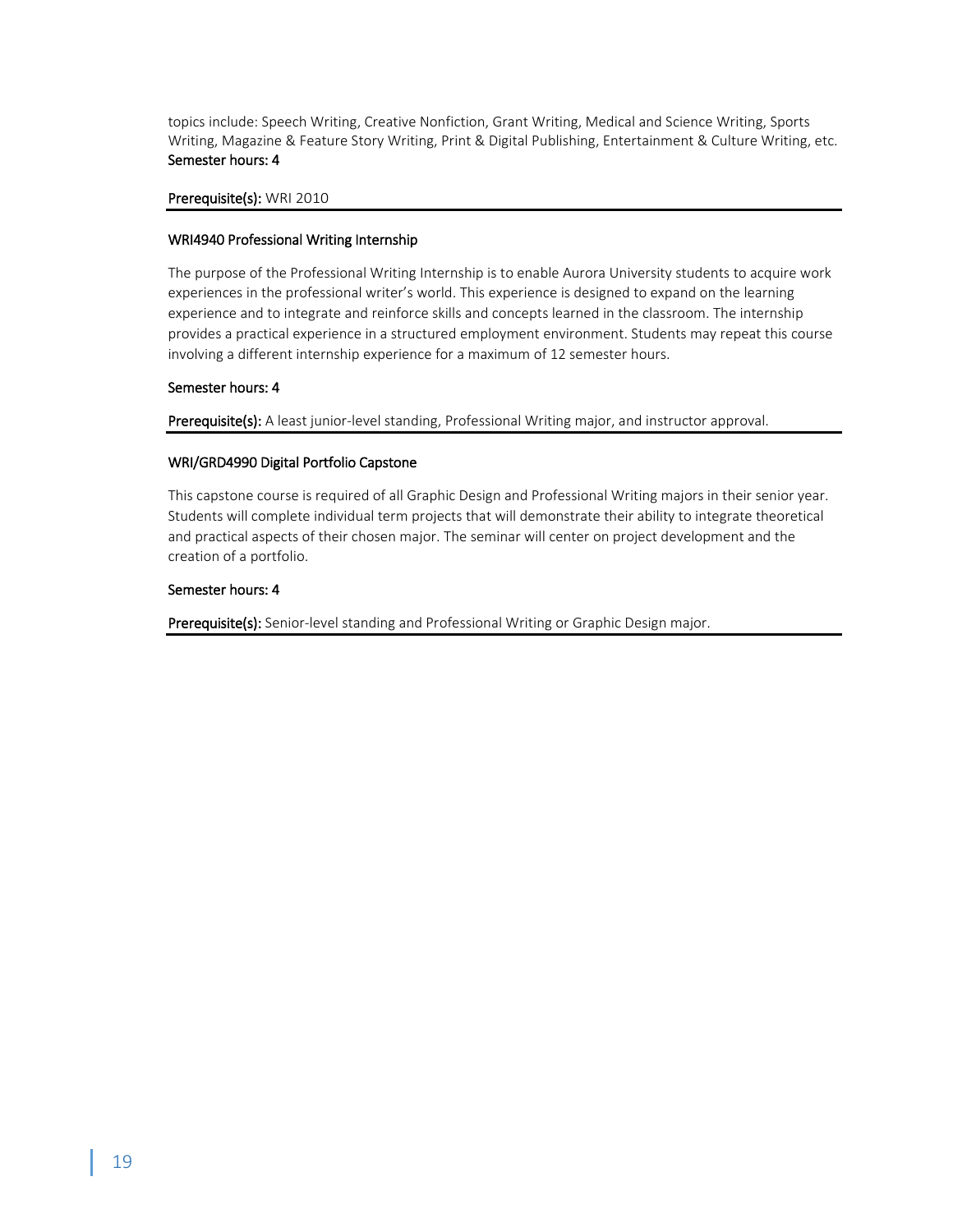# **Graduate Programs and Course Descriptions 2019-2020**

*Page numbers are those of the 2019-2020 Catalog – Graduate Programs and Course Descriptions.*

# **Program Additions, Deletions, and Revisions**

P.25 Deletion from Master of Arts in Special Education (MASE);

Subsection Licensure Requirements for LBS I General Content Area and Practicum Classes Required for Licensure, "The endorsement is also offered through AU Online."

P.55 Revised Program Requirements – Post Graduate Programs SWK6430 School Social Work Licensure Course (3) SWK5610 Social Work Practice with the Exceptional Child (3) SWK6600 Reading Content and Reading Methods for School Social Worker (3) SWK6650 Advanced PEL School Field Instruction I (3) SWK6660 Advanced PEL School Field Instruction II (3)

P.56 Addition of Programs

# Endorsement Courses Bilingual / ESL Endorsement Courses *The Bilingual / ESL Endorsement Courses are offered by AU Online.*

Aurora University offers the opportunity for licensed teachers, administrators, and school personnel to complete the coursework required by the State of Illinois for the Bilingual / ESL Endorsement(s). These courses include the 18 semester hours of coursework and 100 clock hours required by the Illinois State Board of Education (ISBE). Classes are taught by credentialed faculty with extensive experience leading and teaching in Bilingual/ESL programs.

# Requirements

The Bilingual/ESL endorsement courses are offered at the graduate level. Prior to admission, students must meet the following requirements:

- Current Illinois teaching certificate/license
- Bachelor's degree from a regionally accredited college and/or university (minimum 2.75 GPA on a 4.0 scale)—if your undergraduate GPA is less than 2.75, you may be admitted on a probationary status and will be required to earn a 3.0 or higher in your first three courses
- Official transcripts from institution of highest degree earned, any other graduate transcripts that may be considered for transfer credit\* and/or original ECE or WES transcript evaluation
- One (1) letter of recommendation from an individual familiar with your professional abilities as an educator

*\*Evaluation of transfer credits must be considered upon acceptance to the program.* Graduates from Aurora University undergraduate education programs should contact AU Online at [onlineinfo@aurora.edu](mailto:onlineinfo@aurora.edu) for specific admission requirements.

# Bilingual Endorsement Course Requirements: 18 semester hours

EDU5110 Foundations for Language Minority Education (3) EDU5120 Methods and Materials for Teaching English as a Second Language (3) EDU5130 Cross-Cultural Studies for Teaching English Language Learners (3) EDU5140 Assessment of Bilingual Students (3)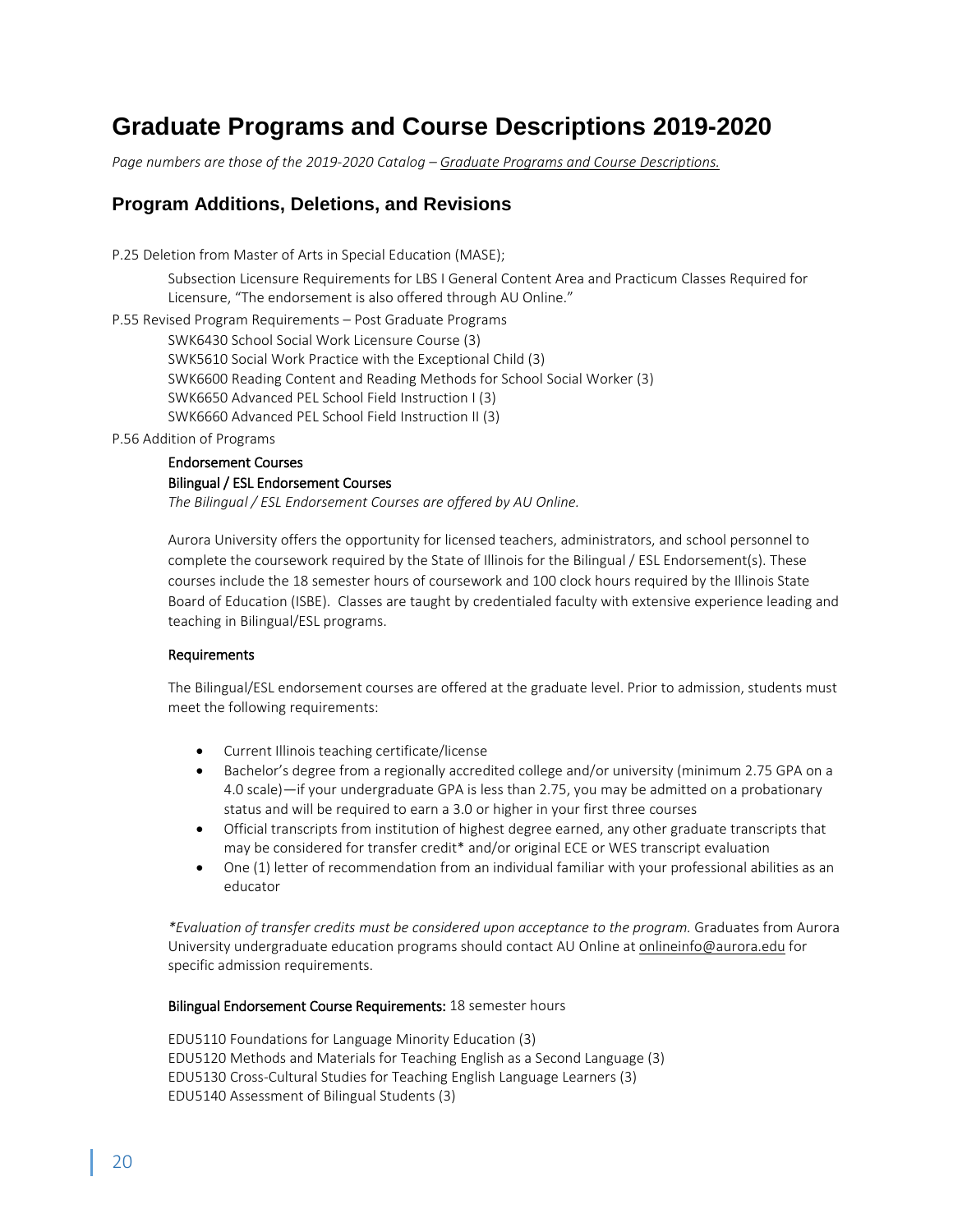EDU5150 Linguistics for Teaching English Language Learners (3) EDU5160 Methods and materials for Teaching English Language Learners in Bilingual Program (3)

English as a Second Language Endorsement Course Requirements: 18 semester hours EDU5110 Foundations for Language Minority Education (3) EDU5120 Methods and Materials for Teaching English as a Second Language (3) EDU5130 Cross-Cultural Studies for Teaching English Language Learners (3) EDU5140 Assessment of Bilingual Students (3) EDU5150 Linguistics for Teaching English Language Learners (3) EDU5160 Methods and materials for Teaching English Language Learners in Bilingual Program (3)

The Bilingual/ESL endorsement courses are designed to complete the requirements for both endorsements with a total of 18 semester hours and 100 clinical hours embedded in the coursework. Those applying for a Bilingual Endorsement must pass a language proficiency test in the target language. The test is administered by the Illinois Licensure Testing System (ILTS) and required by the Illinois State Board of Education (ISBE). Upon completion of required coursework, students qualify to apply for one or both of endorsements (Bilingual and/or ESL) through the Illinois State Board of Education.

# **Course Additions, Deletions, and Revisions**

P.135 Removed Lab Fee *-* SPED6560 Unified Field Experience

#### P. 135 Correction – Semester hours

SPED6565 Strategies and Assistive Technology for Students with Multiple Disabilities and Diverse Learners Semester hours: 2

#### P. 150 Addition(s)

#### SWK6650 Advanced PEL School Field Instruction I

This course is designed for students in the post-graduate program leading to state endorsement/licensure for school social work. This field course is designed to integrate the prior professional experiences of students who have practiced social work outside of the public school setting with the unique knowledge and skills required by this setting. Students, in conjunction with the School of Social Work and their field instructors, design a unique learning experience that allows them to transfer skills developed in other settings to the public school arena and to learn additional knowledge and skills necessary for providing school social work services.

#### Semester hours: 3

Prerequisite(s): MSW post-graduate and approval by School Social Work Coordinator.

#### SWK6660 Advanced PEL School Field Instruction II

This course is designed for students in the post-graduate program leading to state endorsement/licensure for school social work. This field course is designed to integrate the prior professional experiences of students who have practiced social work outside of the public school setting with the unique knowledge and skills required by this setting. Students, in conjunction with the School of Social Work and their field